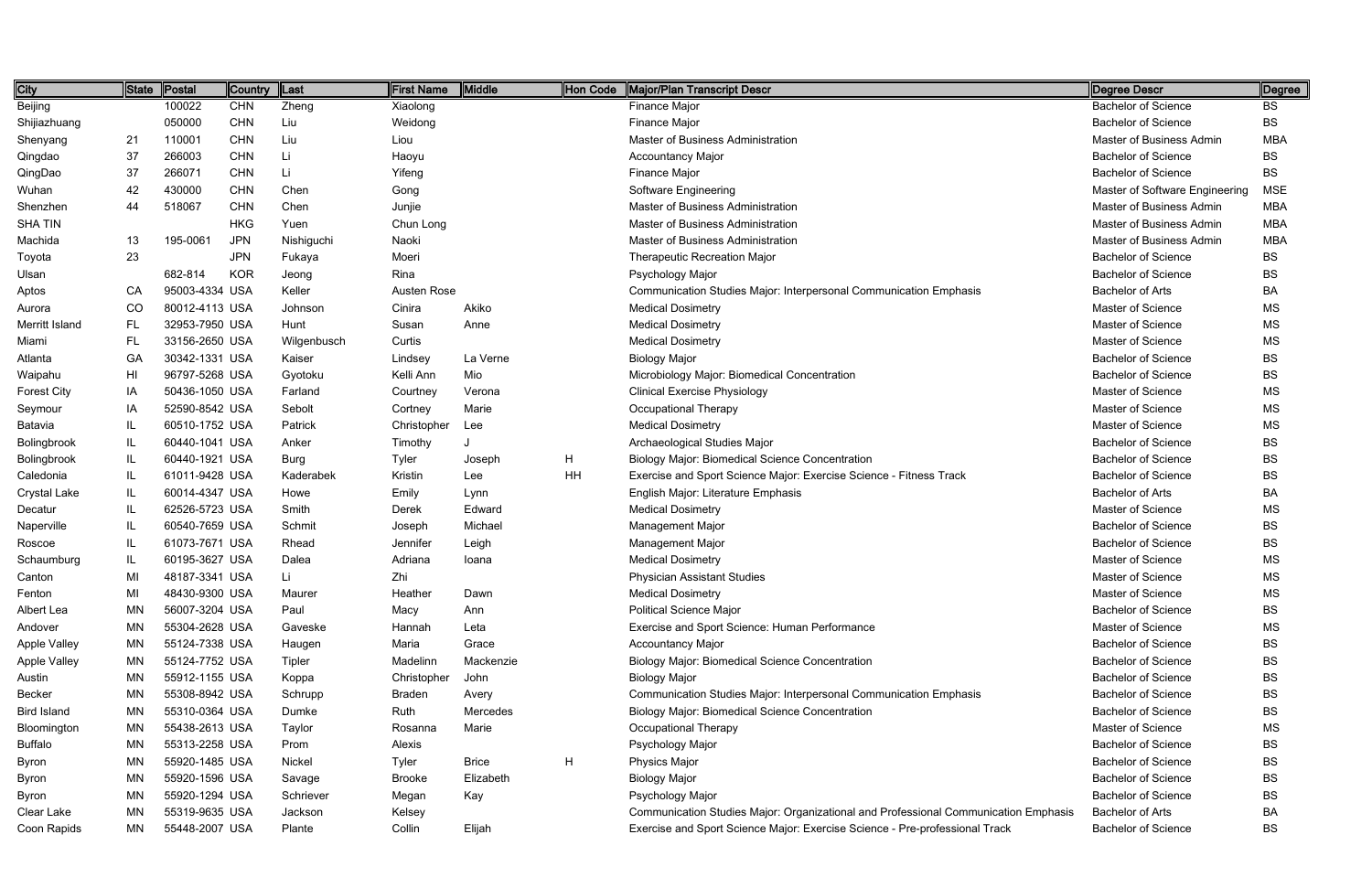| Dayton                 | ΜN        | 55327-9449 USA      | Welton           | Jessie          | Ann       |    | <b>Economics Major</b>                                                              | <b>Bachelor of Science</b> | BS          |
|------------------------|-----------|---------------------|------------------|-----------------|-----------|----|-------------------------------------------------------------------------------------|----------------------------|-------------|
| Eagan                  | MN        | 55123-2294 USA      | Ammerman         | Kristin         | Mary      |    | Therapeutic Recreation Major                                                        | <b>Bachelor of Science</b> | <b>BS</b>   |
| Eagan                  | <b>MN</b> | 55122-2773 USA      | Rogers           | Rachel          | Marie     |    | Therapeutic Recreation Major                                                        | <b>Bachelor of Science</b> | <b>BS</b>   |
| <b>Eden Prairie</b>    | MN        | 55346-3424 USA      | Hansen           | Katherine       | Julia     |    | Occupational Therapy                                                                | Master of Science          | <b>MS</b>   |
| <b>Eden Prairie</b>    | MN        | 55346-4414 USA      | Minnich          | Zachary         | John      | H  | <b>Accountancy Major</b>                                                            | <b>Bachelor of Science</b> | <b>BS</b>   |
| Edina                  | MN        | 55439-1244 USA      | Chavez           | Tomas           | Andrew    |    | <b>Biology Major</b>                                                                | <b>Bachelor of Science</b> | <b>BS</b>   |
| Edina                  | <b>MN</b> | 55424-1736 USA      | Glover           | Mary Anne       | Katherine |    | Therapeutic Recreation Major                                                        | <b>Bachelor of Science</b> | <b>BS</b>   |
| Faribault              | MN        | 55021-7897 USA      | Roach            | Colleen         | Adeline   | H  | Finance Major                                                                       | <b>Bachelor of Science</b> | <b>BS</b>   |
| Geneva                 | <b>MN</b> | 56035<br><b>USA</b> | Beenken          | Jady            | Ann       |    | <b>Accountancy Major</b>                                                            | <b>Bachelor of Science</b> | <b>BS</b>   |
| Golden Valley          | MN        | 55427-4274 USA      | Lund             | Cassandra       | Paige     | HH | Psychology Major                                                                    | <b>Bachelor of Arts</b>    | BA          |
| Golden Valley          | ΜN        | 55426-1564 USA      | Westman          | Meghan          |           | HH | Early Childhood-Elementary Education Major                                          | <b>Bachelor of Science</b> | <b>BS</b>   |
| Goodhue                | MN        | 55027-8027 USA      | <b>Dicke</b>     | Ann             | Namara    | H  | <b>Community Health Education Major</b>                                             | <b>Bachelor of Science</b> | <b>BS</b>   |
| Goodhue                | <b>MN</b> | 55027-9158 USA      | Earp             | Jessica         | Kinsey    |    | Sociology Major                                                                     | <b>Bachelor of Science</b> | <b>BS</b>   |
| Hartland               | MN        | 56042-7700 USA      | Donovan          | Elizabeth       | June      | H  | Accountancy Major                                                                   | <b>Bachelor of Science</b> | <b>BS</b>   |
| Hopkins                | MN        | 55343-6976 USA      | Williams         | Kyle            | Dylan     |    | <b>Political Science Major</b>                                                      | <b>Bachelor of Science</b> | <b>BS</b>   |
| Hopkins                | MN        | 55343-6976 USA      | Williams         | Kyle            | Dylan     |    | Sociology Minor                                                                     | <b>Bachelor of Science</b> | <b>BS</b>   |
| Hopkins                | <b>MN</b> | 55343-6976 USA      | Williams         | Kyle            | Dylan     |    | <b>Economics Minor</b>                                                              | <b>Bachelor of Science</b> | <b>BS</b>   |
| Houston                | MN        | 55943-0116 USA      | Sires            | Andrew          | James     |    | Exercise and Sport Science Major: Physical Education                                | <b>Bachelor of Science</b> | <b>BS</b>   |
| Hugo                   | <b>MN</b> | 55038-9345 USA      | Yamry            | Victoria        | Lynn      |    | Occupational Therapy                                                                | <b>Master of Science</b>   | MS          |
| Inver Grove Heights MN |           | 55077-5112 USA      | <b>Burkard</b>   | <b>Bridget</b>  | Anne      |    | Communication Studies Major: Organizational and Professional Communication Emphasis | <b>Bachelor of Arts</b>    | BA          |
| Inver Grove Heights MN |           | 55077-5843 USA      | Trudeau          | Marissa         | Kathleen  | H  | Community Health Education Major                                                    | <b>Bachelor of Science</b> | BS          |
| Isanti                 | MN        | 55040-5960 USA      | Gifford          | Scott           | Dale      |    | <b>Economics Major</b>                                                              | <b>Bachelor of Science</b> | <b>BS</b>   |
| La Crescent            | <b>MN</b> | 55947-1826 USA      | Moser            | <b>Brittany</b> | Nicole    |    | Management Major                                                                    | <b>Bachelor of Science</b> | <b>BS</b>   |
| Lake Elmo              | MN        | 55042-9477 USA      | Wicker           | Maria           | Michelle  |    | Chemistry Major: ACS Certification                                                  | <b>Bachelor of Science</b> | <b>BS</b>   |
| Lakeville              | MN        | 55044-4607 USA      | Kennedy          | Kyle            | McRae     |    | Geography Major                                                                     | <b>Bachelor of Science</b> | <b>BS</b>   |
| Loretto                | MN        | 55357-9570 USA      | Kunkel           | Lauren          | Elizabeth |    | <b>Marketing Major</b>                                                              | <b>Bachelor of Science</b> | <b>BS</b>   |
| Lutsen                 | <b>MN</b> | 55612-9543 USA      | Mellang          | Martina         | Summer    |    | <b>Community Health Education: Public Health</b>                                    | Master of Public Health    | <b>MPH</b>  |
| Mankato                | MN        | 56001-2512 USA      | Richmond         | Megan           | Ann       | HH | Early Childhood-Elementary Education Major                                          | <b>Bachelor of Science</b> | <b>BS</b>   |
| Maplewood              | MN        | 55119-7175 USA      | Piechowski       | Anthony         | John      | H  | <b>Accountancy Major</b>                                                            | <b>Bachelor of Science</b> | <b>BS</b>   |
| Medina                 | MN        | 55340-9010 USA      | Paulson          | Jacob           | Joseph    |    | <b>Economics Major</b>                                                              | <b>Bachelor of Science</b> | <b>BS</b>   |
| Minnetonka             | MN        | 55305-4261 USA      | Anderson         | Nicole          | Christine |    | Geography Major                                                                     | <b>Bachelor of Science</b> | <b>BS</b>   |
| Montgomery             | MN        | 56069-1627 USA      | McCrady          | Allistair       | Rose      |    | Music Major: Piano Pedagogy Emphasis                                                | <b>Bachelor of Arts</b>    | BA          |
| Montrose               | ΜN        | 55363-8502 USA      | Swartzer         | Cassandra       | Rose      |    | Occupational Therapy                                                                | Master of Science          | MS          |
| New Prague             | ΜN        | 56071-2116 USA      | Kneeland         | Marina          | Danielle  |    | Psychology Major                                                                    | <b>Bachelor of Science</b> | <b>BS</b>   |
| New Richland           | ΜN        | 56072-3608 USA      | Hagen            | <b>Brandi</b>   | Jean      |    | <b>Statistics Major: Actuarial Science Concentration</b>                            | <b>Bachelor of Science</b> | <b>BS</b>   |
| North Mankato          | ΜN        | 56003-2004 USA      | Sukalski         | Danielle        | Lynn      | HH | <b>Accountancy Major</b>                                                            | <b>Bachelor of Science</b> | <b>BS</b>   |
| Oakdale                | ΜN        | 55128-3833 USA      | Novak            | Jamie           | Marie     |    | <b>Chemistry Major: ACS Certification</b>                                           | <b>Bachelor of Science</b> | <b>BS</b>   |
| Oronoco                | MN        | 55960-2067 USA      | <b>Brushaber</b> | Sarah           | Elizabeth | HH | Psychology Major                                                                    | <b>Bachelor of Science</b> | <b>BS</b>   |
| Plymouth               | <b>MN</b> | 55441-2849 USA      | Schuette         | Jeff            | Robert    |    | <b>Clinical Exercise Physiology</b>                                                 | Master of Science          | <b>MS</b>   |
| Plymouth               | <b>MN</b> | 55447-3633 USA      | Snow             | Ellen           | Marie     | H  | Exercise and Sport Science Major: Exercise Science - Pre-professional Track         | <b>Bachelor of Science</b> | <b>BS</b>   |
| Prior Lake             | ΜN        | 55372-1914 USA      | Flaschenriem     | Ashley          | Danielle  | H  | Early Childhood-Elementary Education Major                                          | <b>Bachelor of Science</b> | <b>BS</b>   |
| Ramsey                 | <b>MN</b> | 55303<br><b>USA</b> | Dubiel           | Joel            | Thomas    |    | <b>Clinical Exercise Physiology</b>                                                 | Master of Science          | MS          |
| Red Wing               | <b>MN</b> | 55066-2007 USA      | Earney           | Mitchell        | James     |    | <b>Marketing Major</b>                                                              | <b>Bachelor of Science</b> | <b>BS</b>   |
| Rochester              | <b>MN</b> | 55901-3798 USA      | <b>Branson</b>   | James           | Michael   |    | Sociology Major                                                                     | <b>Bachelor of Science</b> | <b>BS</b>   |
| Rochester              | <b>MN</b> | 55901-8263 USA      | Browne           | Mollee          | Colleen   |    | Professional Development                                                            | Master of Educ - Prof Dev  | <b>MEPD</b> |
|                        |           |                     |                  |                 |           |    |                                                                                     |                            |             |

|         | Bachelor of Science        | BS          |
|---------|----------------------------|-------------|
|         | <b>Bachelor of Science</b> | BS          |
|         | <b>Bachelor of Science</b> | BS          |
|         | <b>Master of Science</b>   | МS          |
|         | <b>Bachelor of Science</b> | BS          |
|         | <b>Bachelor of Science</b> | BS          |
|         | <b>Bachelor of Science</b> | BS          |
|         | <b>Bachelor of Science</b> | BS          |
|         | <b>Bachelor of Science</b> | BS          |
|         | <b>Bachelor of Arts</b>    | BA          |
|         | <b>Bachelor of Science</b> | BS          |
|         | <b>Bachelor of Science</b> | BS          |
|         | <b>Bachelor of Science</b> | BS          |
|         | <b>Bachelor of Science</b> | BS          |
|         | <b>Bachelor of Science</b> | BS          |
|         | <b>Bachelor of Science</b> | BS          |
|         | <b>Bachelor of Science</b> | BS          |
|         | <b>Bachelor of Science</b> | BS          |
|         | Master of Science          | MS          |
| iphasis | Bachelor of Arts           | BA          |
|         | <b>Bachelor of Science</b> | BS          |
|         | <b>Bachelor of Science</b> | BS          |
|         | <b>Bachelor of Science</b> | BS          |
|         | Bachelor of Science        | BS          |
|         | <b>Bachelor of Science</b> | BS          |
|         | <b>Bachelor of Science</b> | BS          |
|         | Master of Public Health    | <b>MPH</b>  |
|         | Bachelor of Science        | BS          |
|         | <b>Bachelor of Science</b> | BS          |
|         | <b>Bachelor of Science</b> | BS          |
|         | <b>Bachelor of Science</b> | BS          |
|         | <b>Bachelor of Arts</b>    | BA          |
|         | Master of Science          | ΜS          |
|         | Bachelor of Science        | BS          |
|         | <b>Bachelor of Science</b> | BS          |
|         | Bachelor of Science        | BS          |
|         | <b>Bachelor of Science</b> | BS          |
|         | Bachelor of Science        | BS          |
|         | Master of Science          | ΜS          |
|         | <b>Bachelor of Science</b> | BS          |
|         | <b>Bachelor of Science</b> | BS          |
|         | Master of Science          | МS          |
|         | <b>Bachelor of Science</b> | BS          |
|         | Bachelor of Science        | BS          |
|         | Master of Educ - Prof Dev  | <b>MEPD</b> |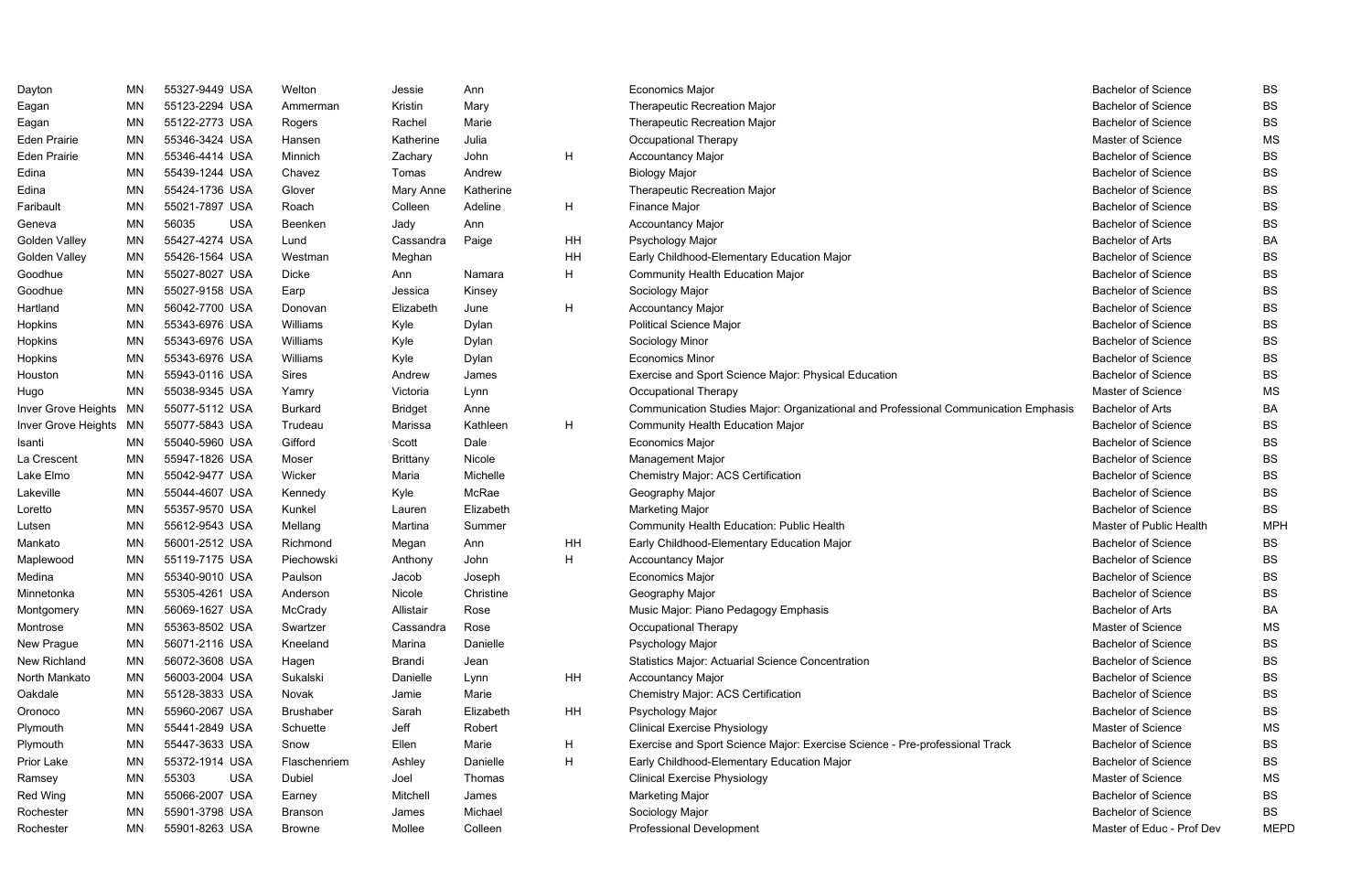| Rochester            | ΜN        | 55901-1891 USA | Edwards       | Rose            | M              |    | <b>Finance Major</b>                                                        | <b>Bachelor of Science</b> | <b>BS</b>   |
|----------------------|-----------|----------------|---------------|-----------------|----------------|----|-----------------------------------------------------------------------------|----------------------------|-------------|
| Rochester            | <b>MN</b> | 55901-6877 USA | Jacobsen      | Jeffrey         | Thomas         |    | <b>Professional Development</b>                                             | Master of Educ - Prof Dev  | <b>MEPD</b> |
| Rochester            | MN        | 55906-7655 USA | Rasmusson     | Carlie          | Joanne         |    | Information Systems Major                                                   | <b>Bachelor of Science</b> | BS          |
| Rochester            | <b>MN</b> | 55902-2358 USA | Schubauer     | Courtney        | Michele        | HH | Elementary-Middle Level Education Major                                     | <b>Bachelor of Science</b> | <b>BS</b>   |
| Rochester            | <b>MN</b> | 55902-8722 USA | Tlougan       | Heather         | Jane           |    | <b>Medical Dosimetry</b>                                                    | Master of Science          | <b>MS</b>   |
| Rochester            | <b>MN</b> | 55901-8493 USA | Walker        | Aaron           | Lee            |    | Psychology Major                                                            | <b>Bachelor of Science</b> | <b>BS</b>   |
| Rogers               | <b>MN</b> | 55374-8785 USA | Lorman        | Jennifer        | Justine        | HH | Accountancy Major                                                           | <b>Bachelor of Science</b> | <b>BS</b>   |
| Rosemount            | MN        | 55068-3376 USA | Bodurtha      | Laura           | Lucile         | H  | Psychology Major                                                            | <b>Bachelor of Science</b> | <b>BS</b>   |
| Rushford             | <b>MN</b> | 55971-9183 USA | Ebner         | <b>Bradley</b>  | Jon            |    | <b>Biology Major: Biomedical Science Concentration</b>                      | <b>Bachelor of Science</b> | <b>BS</b>   |
| Saint Paul           | <b>MN</b> | 55107-2457 USA | Ruckmar       | <b>Briana</b>   | Marie          |    | Psychology Major                                                            | <b>Bachelor of Science</b> | <b>BS</b>   |
| Savage               | <b>MN</b> | 55378-2674 USA | Guth          | Craig           | Lee            |    | Management Major                                                            | <b>Bachelor of Science</b> | <b>BS</b>   |
| Savage               | <b>MN</b> | 55378-2728 USA | Stevens       | Phillip         | Darley         |    | <b>Biology Major</b>                                                        | <b>Bachelor of Science</b> | <b>BS</b>   |
| <b>Spring Valley</b> | <b>MN</b> | 55975-3113 USA | Bergen        | Hannah          |                |    | <b>Biology Major: Biomedical Science Concentration</b>                      | <b>Bachelor of Science</b> | <b>BS</b>   |
| Stillwater           | <b>MN</b> | 55082-4111 USA | Hadfield      | Sarah           | Faith          | H  | Early Childhood-Elementary Education Major                                  | <b>Bachelor of Science</b> | <b>BS</b>   |
| Stillwater           | <b>MN</b> | 55082-6820 USA | Hoffman       | Robert          | John           |    | <b>Political Science Major</b>                                              | <b>Bachelor of Science</b> | <b>BS</b>   |
| Waconia              | <b>MN</b> | 55387-1259 USA | Van Houtte    | <b>Brittany</b> | Nicole         | HH | Elementary-Middle Level Education Major                                     | <b>Bachelor of Science</b> | <b>BS</b>   |
| Webster              | <b>MN</b> | 55088-9578 USA | Morrison      | Sarah           | Lynn           |    | Geography Major: Environmental Science Concentration                        | <b>Bachelor of Science</b> | <b>BS</b>   |
| Wells                | <b>MN</b> | 56097-5015 USA | Koestler      | Danielle        | Jo             | H  | Management Major                                                            | <b>Bachelor of Science</b> | <b>BS</b>   |
| Wells                | <b>MN</b> | 56097-6065 USA | Ramsley       | Sarah           | Rose           |    | Occupational Therapy                                                        | Master of Science          | <b>MS</b>   |
| White Bear Lake      | <b>MN</b> | 55110-5446 USA | Palmer        | Mark            | Steven         | H  | Finance Major                                                               | <b>Bachelor of Science</b> | <b>BS</b>   |
| White Bear Lake      | <b>MN</b> | 55110-5328 USA | Regnier       | Rochelle        | Lynn           | HH | Psychology Major                                                            | <b>Bachelor of Science</b> | <b>BS</b>   |
| White Bear Lake      | ΜN        | 55110-5328 USA | Zabadal       | Zachary         | John           | HH | Exercise and Sport Science Major: Exercise Science - Pre-professional Track | <b>Bachelor of Science</b> | <b>BS</b>   |
| Winona               | MN        | 55987-4310 USA | <b>Brown</b>  | Kyann           | Marion         |    | Occupational Therapy                                                        | Master of Science          | <b>MS</b>   |
| Winona               | MN        | 55987-1364 USA | <b>Browne</b> | Britta          | Lee            |    | <b>Professional Development</b>                                             | Master of Educ - Prof Dev  | <b>MEPD</b> |
| Woodbury             | <b>MN</b> | 55125-1224 USA | Nold          | Leila           | Margaret       |    | Management Major                                                            | <b>Bachelor of Science</b> | <b>BS</b>   |
| Woodbury             | MN        | 55125-9175 USA | Tuuri         | Andrew          | Michael        |    | <b>Clinical Exercise Physiology</b>                                         | Master of Science          | MS          |
| Jamestown            | <b>ND</b> | 58401-3917 USA | Ranum         | Madeline        | Leigh          |    | <b>Clinical Exercise Physiology</b>                                         | Master of Science          | MS          |
| <b>Brick</b>         | <b>NJ</b> | 08723-5356 USA | Reddan        | Timothy         |                |    | Exercise and Sport Science Major: Physical Education                        | <b>Bachelor of Science</b> | <b>BS</b>   |
| Attica               | <b>NY</b> | 14011-9710 USA | Helser        | William         | Thomas         |    | Exercise and Sport Science: Physical Education Teaching                     | Master of Science          | <b>MS</b>   |
| <b>Buffalo</b>       | ΝY        | 14213-2636 USA | Culp          | Lee             |                |    | <b>Medical Dosimetry</b>                                                    | <b>Master of Science</b>   | <b>MS</b>   |
| East Meadow          | NY        | 11554-4200 USA | Farooki       | Asim            |                |    | <b>Medical Dosimetry</b>                                                    | Master of Science          | МS          |
| Coos Bay             | <b>OR</b> | 97420-0153 USA | Zink          | Kathryn         | Ann            |    | International Business Major                                                | <b>Bachelor of Science</b> | <b>BS</b>   |
| Sioux Falls          | SD        | 57106-5711 USA | Young         | Scott           |                |    | <b>Clinical Exercise Physiology</b>                                         | Master of Science          | <b>MS</b>   |
| Franklin             | <b>TN</b> | 37064-9249 USA | Felber        | Ryan            | Paul           |    | <b>Biochemistry Major</b>                                                   | <b>Bachelor of Science</b> | <b>BS</b>   |
| Midlothian           | TX        | 76065-9486 USA | Lee           | Katrina         | Janelle        |    | <b>Medical Dosimetry</b>                                                    | Master of Science          | MS          |
| San Antonio          | TX        | 78231-1956 USA | Kyenzeh       | Titus           | Mutuku-Lumumba |    | <b>Medical Dosimetry</b>                                                    | Master of Science          | <b>MS</b>   |
| Albany               | WI        | 53502-9594 USA | Patchen       | Nicholas        | Ross           |    | Management Major                                                            | <b>Bachelor of Science</b> | <b>BS</b>   |
| Aniwa                | WI        | 54408-9622 USA | Traska        | Alison          | Ann            |    | Occupational Therapy                                                        | Master of Science          | MS          |
| Appleton             | WI        | 54915-8761 USA | Berg          | Cassy           | Kay            |    | <b>Community Health Education Major</b>                                     | <b>Bachelor of Science</b> | <b>BS</b>   |
| Appleton             | WI        | 54911-1255 USA | Bougie        | Valerie         | Kay            |    | International Business Major                                                | <b>Bachelor of Science</b> | BS          |
| Appleton             | WI        | 54911-1121 USA | Chang         | Sithichok       |                |    | <b>Biology Major: Biomedical Science Concentration</b>                      | <b>Bachelor of Science</b> | <b>BS</b>   |
| Appleton             | WI        | 54915-3378 USA | Coonen        | Courtney        | Marie          | HH | <b>Accountancy Major</b>                                                    | <b>Bachelor of Science</b> | <b>BS</b>   |
| Appleton             | WI        | 54913-6810 USA | Faster        | Katie           | Lynn           |    | Psychology Major                                                            | <b>Bachelor of Science</b> | <b>BS</b>   |
| Appleton             | WI        | 54915-4664 USA | Johnson       | Devan           | James          | H  | Marketing Major                                                             | <b>Bachelor of Science</b> | <b>BS</b>   |
| Appleton             | WI        | 54915-8735 USA | Kressin       | Andy            |                |    | <b>Medical Dosimetry</b>                                                    | Master of Science          | MS          |

| <b>Bachelor of Science</b> | BS          |
|----------------------------|-------------|
| Master of Educ - Prof Dev  | <b>MEPD</b> |
| <b>Bachelor of Science</b> | <b>BS</b>   |
| <b>Bachelor of Science</b> | BS          |
| Master of Science          | МS          |
| <b>Bachelor of Science</b> | BS          |
| <b>Bachelor of Science</b> | BS          |
| <b>Bachelor of Science</b> | <b>BS</b>   |
| <b>Bachelor of Science</b> | <b>BS</b>   |
| <b>Bachelor of Science</b> | BS          |
| <b>Bachelor of Science</b> | BS          |
| <b>Bachelor of Science</b> | BS          |
| <b>Bachelor of Science</b> | BS          |
| <b>Bachelor of Science</b> | BS          |
| <b>Bachelor of Science</b> | BS          |
| <b>Bachelor of Science</b> | BS          |
| <b>Bachelor of Science</b> | BS          |
| <b>Bachelor of Science</b> | BS          |
| Master of Science          | ΜS          |
| <b>Bachelor of Science</b> | BS          |
| Bachelor of Science        | BS          |
| <b>Bachelor of Science</b> | BS          |
|                            |             |
| Master of Science          | ΜS          |
| Master of Educ - Prof Dev  | <b>MEPD</b> |
| <b>Bachelor of Science</b> | BS          |
| Master of Science          | <b>MS</b>   |
| Master of Science          | ΜS          |
| <b>Bachelor of Science</b> | BS          |
| Master of Science          | ΜS          |
| <b>Master of Science</b>   | MS          |
| Master of Science          | ΜS          |
| <b>Bachelor of Science</b> | BS          |
| Master of Science          | ΜS          |
| <b>Bachelor of Science</b> | BS          |
| Master of Science          | ΜS          |
| Master of Science          | MS          |
| <b>Bachelor of Science</b> | BS          |
| Master of Science          | ΜS          |
| <b>Bachelor of Science</b> | <b>BS</b>   |
| <b>Bachelor of Science</b> | BS          |
| <b>Bachelor of Science</b> | <b>BS</b>   |
| <b>Bachelor of Science</b> | BS          |
| Bachelor of Science        | BS          |
| <b>Bachelor of Science</b> | BS          |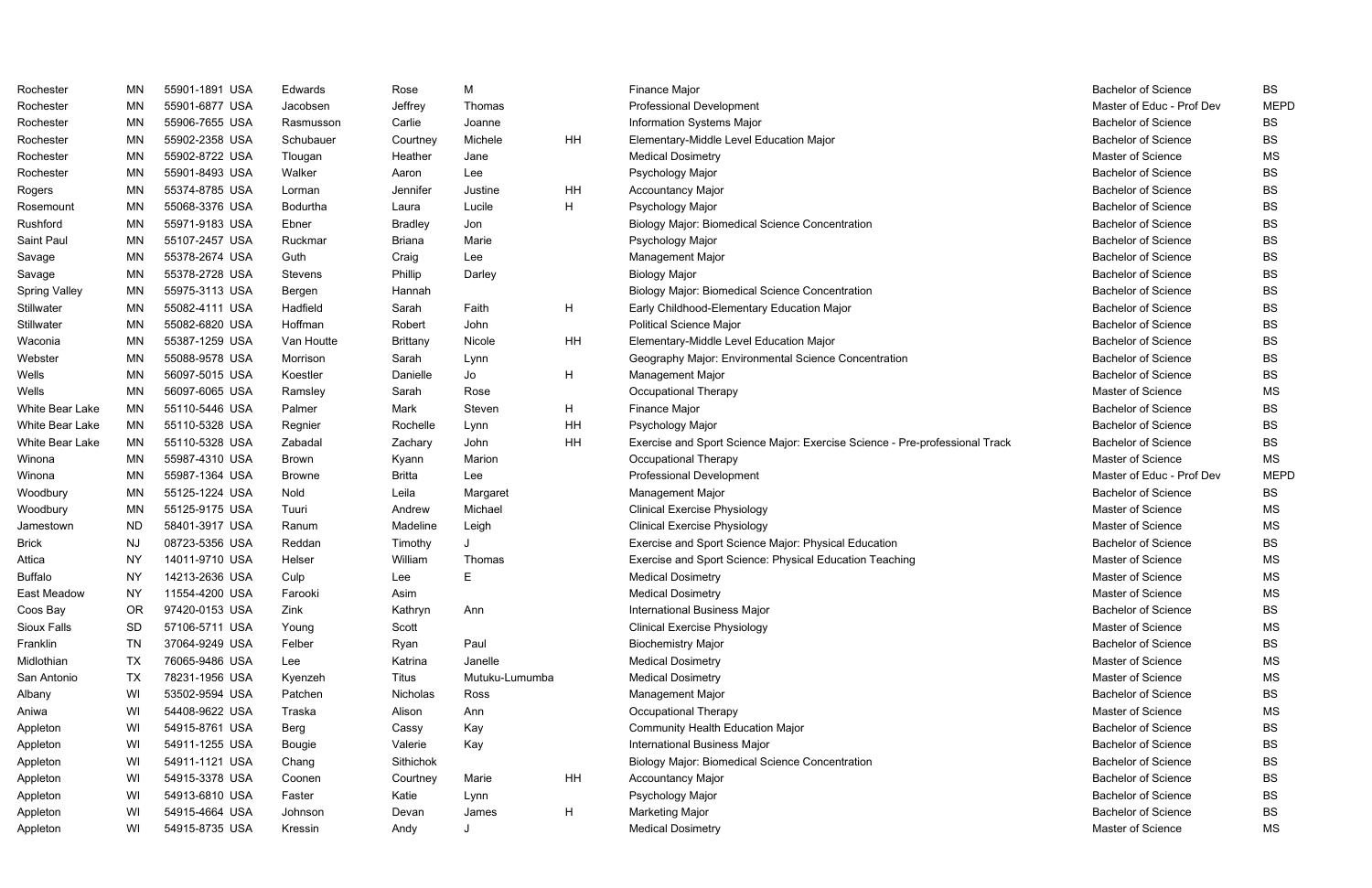| Appleton                 | WI | 54915-4122 USA | Overesch        | James          | Steven        |    | Exercise and Sport Science Major: Exercise Science - Fitness Track                  | <b>Bachelor of Science</b> | <b>BS</b>   |
|--------------------------|----|----------------|-----------------|----------------|---------------|----|-------------------------------------------------------------------------------------|----------------------------|-------------|
| Appleton                 | WI | 54913-5464 USA | St. Mary        | Jacob          | Kenneth       |    | <b>Clinical Exercise Physiology</b>                                                 | Master of Science          | <b>MS</b>   |
| Appleton                 | WI | 54911-2874 USA | Thao            | Mai Bao        |               |    | Psychology Major                                                                    | <b>Bachelor of Arts</b>    | BA          |
| Appleton                 | WI | 54914-3430 USA | Wacker          | Emily          | Jo            | H  | Communication Studies Major: Organizational and Professional Communication Emphasis | <b>Bachelor of Arts</b>    | BA          |
| Appleton                 | WI | 54915-3865 USA | Yang            | Bee            |               |    | Exercise and Sport Science Major: Physical Education                                | <b>Bachelor of Science</b> | <b>BS</b>   |
| Arcadia                  | WI | 54612-8006 USA | Sobotta         | Kendra         | Marie         | HH | Elementary-Middle Level Education Major                                             | <b>Bachelor of Science</b> | <b>BS</b>   |
| Arlington                | WI | 53911-9706 USA | McIlrath        | Shelby         | Lyn           | H  | Early Childhood-Elementary Education Major                                          | <b>Bachelor of Science</b> | <b>BS</b>   |
| Ashland                  | WI | 54806-3730 USA | Stauner         | Corey          | Aleric        | H  | Sociology Major                                                                     | <b>Bachelor of Science</b> | <b>BS</b>   |
| Athens                   | WI | 54411-9384 USA | Schreiner       | Eric           | Marcus        |    | Exercise and Sport Science Major: Physical Education                                | <b>Bachelor of Science</b> | <b>BS</b>   |
| <b>Bagley</b>            | WI | 53801-9731 USA | Jensen          | Jenna          | Ann           |    | Mathematics Major: Actuarial Science Concentration                                  | <b>Bachelor of Science</b> | <b>BS</b>   |
| Baldwin                  | WI | 54002-5327 USA | Wahlquist       | Katelyn        | Mae           | HH | Elementary-Middle Level Education Major                                             | <b>Bachelor of Science</b> | <b>BS</b>   |
| Baraboo                  | WI | 53913-9373 USA | Nelson          | Derek          | James         |    | Finance Major: Risk, Insurance and Financial Planning Concentration                 | <b>Bachelor of Science</b> | <b>BS</b>   |
| Barneveld                | WI | 53507-9306 USA | Perry           | Erin           | James         |    | <b>Political Science Major</b>                                                      | <b>Bachelor of Science</b> | <b>BS</b>   |
| <b>Belmont</b>           | WI | 53510-9702 USA | Bockhop         | Matthew        | William       | H  | Elementary-Middle Level Education Major                                             | <b>Bachelor of Science</b> | <b>BS</b>   |
| <b>Big Bend</b>          | WI | 53103-9642 USA | Hemken          | Michelle       | Joan          |    | Psychology Major                                                                    | <b>Bachelor of Science</b> | <b>BS</b>   |
| <b>Black Earth</b>       | WI | 53515-9761 USA | Mautz           | Danielle       | Janae         |    | Marketing Major                                                                     | <b>Bachelor of Science</b> | <b>BS</b>   |
| <b>Black River Falls</b> | WI | 54615-5621 USA | Nichols         | Adam           | Donald        | H  | Elementary-Middle Level Education Major                                             | <b>Bachelor of Science</b> | <b>BS</b>   |
| Blair                    | WI | 54616-8880 USA | <b>Barnett</b>  | Ashley         | Lynne         | HH | <b>Accountancy Major</b>                                                            | <b>Bachelor of Science</b> | <b>BS</b>   |
| Boscobel                 | WI | 53805-9523 USA | Oates           | Zachary        |               |    | Exercise and Sport Science Major: Exercise Science - Fitness Track                  | <b>Bachelor of Science</b> | <b>BS</b>   |
| <b>Boscobel</b>          | WI | 53805-8351 USA | O'Brien         | Chase          | E.            |    | Geography Major: Geographic Information Science Concentration                       | <b>Bachelor of Science</b> | <b>BS</b>   |
| Boyceville               | WI | 54725-9323 USA | Steinberger     | Stephanie      | Alyssa        |    | Occupational Therapy                                                                | Master of Science          | <b>MS</b>   |
| <b>Brodhead</b>          | WI | 53520-1094 USA | Biber           | Lisa           |               |    | Professional Development                                                            | Master of Educ - Prof Dev  | <b>MEPD</b> |
| <b>Brodhead</b>          | WI | 53520-1673 USA | Hycnar          | Ryan           | Robert        |    | Marketing Major                                                                     | <b>Bachelor of Science</b> | BS          |
| <b>Brookfield</b>        | WI | 53045-1076 USA | Casas           | Angel          | Luis          |    | <b>Chemistry Major: ACS Certification</b>                                           | <b>Bachelor of Science</b> | <b>BS</b>   |
| Brookfield               | WI | 53005-3512 USA | Cimbalnik       | Kathryn        | Ann           |    | Management Major                                                                    | <b>Bachelor of Science</b> | <b>BS</b>   |
| <b>Brookfield</b>        | WI | 53045-3527 USA | Klestinski      | Katie          | Ann           | HH | Early Childhood-Elementary Education Major                                          | <b>Bachelor of Science</b> | <b>BS</b>   |
| <b>Brookfield</b>        | WI | 53045-4117 USA | Knetter         | Alexandra      | Kate          |    | <b>Biology Major</b>                                                                | <b>Bachelor of Science</b> | <b>BS</b>   |
| <b>Brookfield</b>        | WI | 53045-1738 USA | Labellarte      | Gina           | Marie         |    | Biology                                                                             | Master of Science          | <b>MS</b>   |
| <b>Brookfield</b>        | WI | 53045-1738 USA | Labellarte      | Joseph         | Thomas        |    | <b>Accountancy Major</b>                                                            | <b>Bachelor of Science</b> | <b>BS</b>   |
| <b>Brookfield</b>        | WI | 53045-4321 USA | Oimoen          | Jenna          | Marie         |    | Elementary-Middle Level Education Major                                             | <b>Bachelor of Science</b> | <b>BS</b>   |
| <b>Brookfield</b>        | WI | 53045-4023 USA | Trettin         | <b>Britney</b> |               |    | Elementary-Middle Level Education Major                                             | <b>Bachelor of Science</b> | BS          |
| <b>Bryant</b>            | WI | 54418-9755 USA | Gallenberg      | Katy           | Elizabeth     |    | <b>Chemistry Education Major</b>                                                    | <b>Bachelor of Science</b> | <b>BS</b>   |
| Burlington               | WI | 53105-9727 USA | Jeffers         | Chelsea        | Elizabeth     |    | Management Major                                                                    | <b>Bachelor of Science</b> | <b>BS</b>   |
| Burlington               | WI | 53105-1711 USA | Skrundz         | William        |               |    | Exercise and Sport Science Major: Sport Management                                  | <b>Bachelor of Science</b> | <b>BS</b>   |
| Burlington               | WI | 53105-1004 USA | Steffens        | Christina      | Rachel        | H  | Exercise and Sport Science Major: Physical Education                                | <b>Bachelor of Science</b> | <b>BS</b>   |
| Burlington               | WI | 53105-1004 USA | Steffens        | Christina      | Rachel        | H  | Adapted Physical Education Teaching Minor                                           | <b>Bachelor of Science</b> | <b>BS</b>   |
| Burlington               | WI | 53105-1004 USA | <b>Steffens</b> | Christina      | Rachel        | H  | School Health Education Major                                                       | <b>Bachelor of Science</b> | <b>BS</b>   |
| Burlington               | WI | 53105-9034 USA | Vogt            | Keith          | Robert        | H  | <b>Mathematics Education Major</b>                                                  | <b>Bachelor of Science</b> | <b>BS</b>   |
| Burlington               | WI | 53105-2415 USA | Weingart        | Berek          | Allan         |    | Sociology Major                                                                     | <b>Bachelor of Science</b> | <b>BS</b>   |
| <b>Butler</b>            | WI | 53007-1214 USA | Christman       | Timothy        | Edward        | HH | Elementary-Middle Level Education Major                                             | <b>Bachelor of Science</b> | <b>BS</b>   |
| Cashton                  | WI | 54619-8283 USA | Nofsinger       | Rance          | Micheal       |    | Finance Major                                                                       | <b>Bachelor of Science</b> | <b>BS</b>   |
| Cecil                    | WI | 54111-9279 USA | Carstens        | Abigail        | <b>Bailey</b> | HH | <b>Chemistry Major</b>                                                              | <b>Bachelor of Science</b> | <b>BS</b>   |
| Cecil                    | WI | 54111-9242 USA | Rank            | Peri           | Ann           | H  | Psychology Major                                                                    | <b>Bachelor of Arts</b>    | BA          |
| Cedarburg                | WI | 53012-1277 USA | Ochsenwald      | Jamie          | Lynn          | H  | Exercise and Sport Science Major: Exercise Science - Fitness Track                  | <b>Bachelor of Science</b> | <b>BS</b>   |
| Cedarburg                | WI | 53012-9344 USA | Retzke          | Madison        | Lee           |    | Psychology Major                                                                    | <b>Bachelor of Arts</b>    | BA          |
|                          |    |                |                 |                |               |    |                                                                                     |                            |             |

|             | <b>Bachelor of Science</b> | BS        |
|-------------|----------------------------|-----------|
|             | Master of Science          | ΜS        |
|             | <b>Bachelor of Arts</b>    | BA        |
| on Emphasis | <b>Bachelor of Arts</b>    | BA        |
|             | <b>Bachelor of Science</b> | BS        |
|             | <b>Bachelor of Science</b> | BS        |
|             | <b>Bachelor of Science</b> | BS        |
|             | <b>Bachelor of Science</b> | <b>BS</b> |
|             | <b>Bachelor of Science</b> | BS        |
|             | <b>Bachelor of Science</b> | BS        |
|             | <b>Bachelor of Science</b> | BS        |
|             | <b>Bachelor of Science</b> | <b>BS</b> |
|             | <b>Bachelor of Science</b> | BS        |
|             | <b>Bachelor of Science</b> | BS        |
|             | <b>Bachelor of Science</b> | BS        |
|             | <b>Bachelor of Science</b> | <b>BS</b> |
|             | <b>Bachelor of Science</b> | BS        |
|             | <b>Bachelor of Science</b> | BS        |
|             | <b>Bachelor of Science</b> | BS        |
|             | <b>Bachelor of Science</b> | BS        |
|             | <b>Master of Science</b>   | ΜS        |
|             | Master of Educ - Prof Dev  | MEPD      |
|             | <b>Bachelor of Science</b> | BS        |
|             | <b>Bachelor of Science</b> | BS        |
|             | <b>Bachelor of Science</b> | BS        |
|             | <b>Bachelor of Science</b> | BS        |
|             | <b>Bachelor of Science</b> | BS        |
|             | <b>Master of Science</b>   | МS        |
|             | <b>Bachelor of Science</b> | BS        |
|             | <b>Bachelor of Science</b> | BS        |
|             | <b>Bachelor of Science</b> | BS        |
|             | <b>Bachelor of Science</b> | BS        |
|             | <b>Bachelor of Science</b> | BS        |
|             | <b>Bachelor of Science</b> | BS        |
|             | <b>Bachelor of Science</b> | BS        |
|             | <b>Bachelor of Science</b> | BS        |
|             | <b>Bachelor of Science</b> | BS        |
|             | <b>Bachelor of Science</b> | BS        |
|             | <b>Bachelor of Science</b> | BS        |
|             | <b>Bachelor of Science</b> | BS        |
|             | <b>Bachelor of Science</b> | BS        |
|             | <b>Bachelor of Science</b> | BS        |
|             | <b>Bachelor of Arts</b>    | BA        |
|             | <b>Bachelor of Science</b> | BS        |
|             | <b>Bachelor of Arts</b>    | BA        |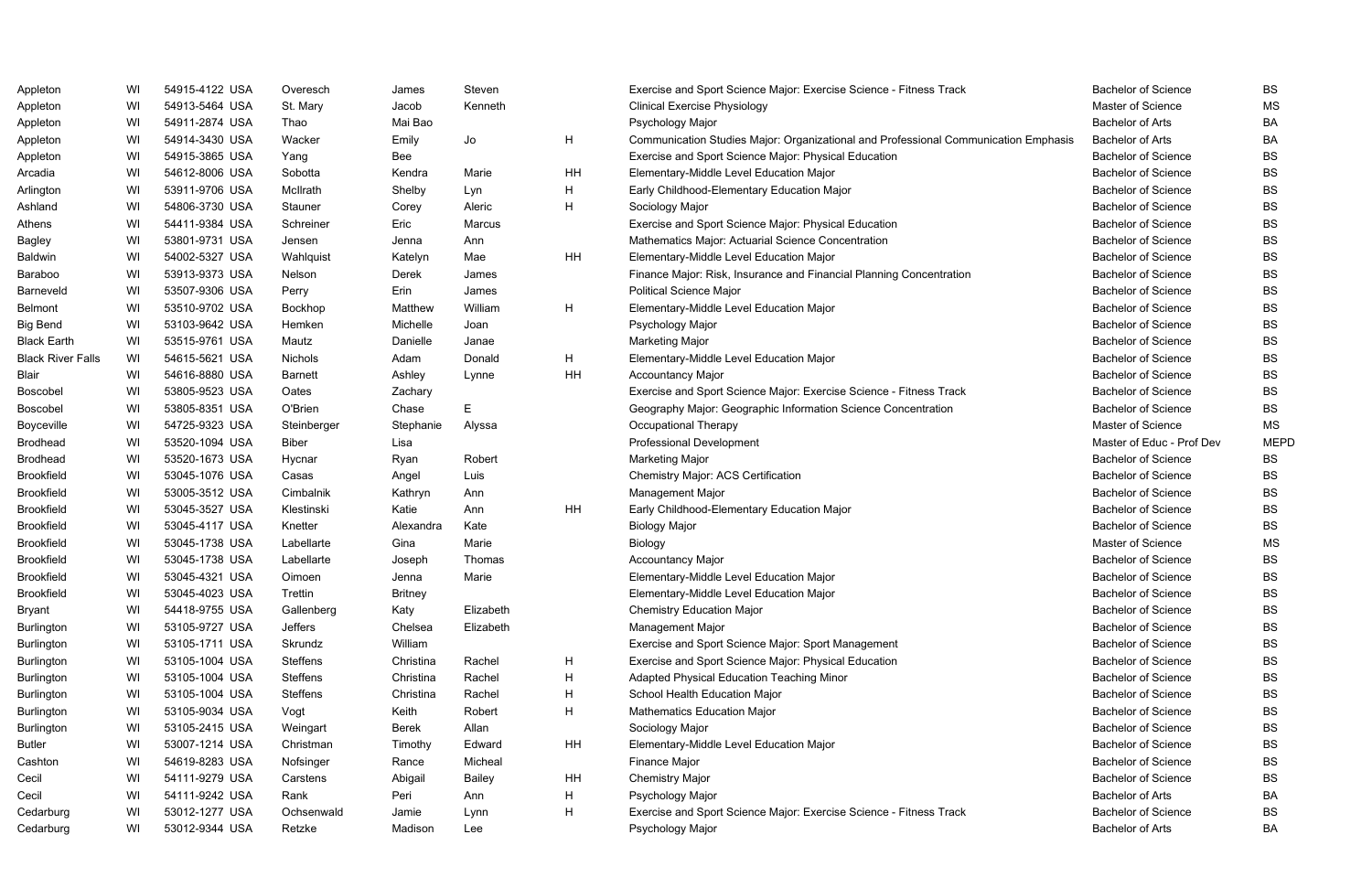| Chetek              | WI | 54728-9785 USA | Berg              | Moriah        | Joal        |    | Early Childhood-Elementary Education Major                                          | <b>Bachelor of Science</b> | BS          |
|---------------------|----|----------------|-------------------|---------------|-------------|----|-------------------------------------------------------------------------------------|----------------------------|-------------|
| Chippewa Falls      | WI | 54729-5160 USA | Sarazen           | Karie         | Marie       | H  | <b>Therapeutic Recreation Major</b>                                                 | <b>Bachelor of Science</b> | <b>BS</b>   |
| Clinton             | WI | 53525-8530 USA | <b>McGinness</b>  | Ashley        | Lynn        | H  | <b>Therapeutic Recreation Major</b>                                                 | <b>Bachelor of Science</b> | <b>BS</b>   |
| Cobb                | WI | 53526-9642 USA | Wienkes           | Celine        | Carol       |    | <b>English Education Major</b>                                                      | <b>Bachelor of Science</b> | <b>BS</b>   |
| Colby               | WI | 54421-9731 USA | Becker            | Joseph        | Allen       | HH | Computer Science Major                                                              | <b>Bachelor of Science</b> | <b>BS</b>   |
| Colgate             | WI | 53017-9120 USA | Kempf             | Michael       | Christopher |    | Exercise and Sport Science Major: Exercise Science - Pre-professional Track         | <b>Bachelor of Science</b> | <b>BS</b>   |
| Columbus            | WI | 53925-1838 USA | Wittchow          | Evan          | Jeffrey     |    | Psychology Major                                                                    | <b>Bachelor of Science</b> | <b>BS</b>   |
| Cottage Grove       | WI | 53527-9766 USA | Blazer            | Megan         | Marie       |    | Early Childhood-Elementary Education Major                                          | <b>Bachelor of Science</b> | <b>BS</b>   |
| Crandon             | WI | 54520-1466 USA | Flannery          | <b>Brenda</b> | Jean        |    | Professional Development                                                            | Master of Educ - Prof Dev  | <b>MEPD</b> |
| <b>Cross Plains</b> | WI | 53528-9027 USA | Grosse            | Amanda        | Michelle    |    | Marketing Major                                                                     | <b>Bachelor of Science</b> | BS          |
| Cuba City           | WI | 53807-1032 USA | Meckstroth        | Natalie       | Jean        | HH | <b>Accountancy Major</b>                                                            | <b>Bachelor of Science</b> | <b>BS</b>   |
| Cuba City           | WI | 53807-9762 USA | Tranel            | Kayla         | Marie       | H  | Early Childhood-Elementary Education Major                                          | <b>Bachelor of Science</b> | <b>BS</b>   |
| Darlington          | WI | 53530-1226 USA | Boll              | Jason         | Chester     | H  | <b>Mathematics Education Major</b>                                                  | <b>Bachelor of Science</b> | <b>BS</b>   |
| De Forest           | WI | 53532-1715 USA | Kohl              | Jami          | Suzanne     |    | <b>Management Major</b>                                                             | Bachelor of Science        | <b>BS</b>   |
| De Forest           | WI | 53532-2701 USA | Piekarski         | Amy           | Helen       |    | <b>Professional Development</b>                                                     | Master of Educ - Prof Dev  | <b>MEPD</b> |
| De Forest           | WI | 53532-2052 USA | <b>Trace</b>      | Morgan        | V           |    | Marketing Major                                                                     | <b>Bachelor of Science</b> | <b>BS</b>   |
| De Forest           | WI | 53532-1767 USA | Zins              | Melissa       | Sue         |    | <b>Biology Major</b>                                                                | <b>Bachelor of Science</b> | <b>BS</b>   |
| De Pere             | WI | 54115-3448 USA | Aldrich           | Katie         | Alexandra   | H  | Communication Studies Major: Organizational and Professional Communication Emphasis | <b>Bachelor of Arts</b>    | <b>BA</b>   |
| De Pere             | WI | 54115-2627 USA | Schurer           | Sydnee        | Adele       | H  | Psychology Major                                                                    | <b>Bachelor of Science</b> | <b>BS</b>   |
| De Pere             | WI | 54115-1042 USA | Vanden Langenberg | Melany        | Ann         |    | Occupational Therapy                                                                | Master of Science          | <b>MS</b>   |
| Delavan             | WI | 53115-2127 USA | <b>Brown</b>      | Hannah        | Rebecca     |    | <b>Clinical Exercise Physiology</b>                                                 | Master of Science          | <b>MS</b>   |
| Delavan             | WI | 53115-1638 USA | Polzin            | Kyle          | Thomas      |    | Elementary-Middle Level Education Major                                             | <b>Bachelor of Science</b> | <b>BS</b>   |
| Dousman             | WI | 53118-9548 USA | Blaesing          | Shannon       | Claire      |    | Early Childhood-Elementary Education Major                                          | <b>Bachelor of Science</b> | <b>BS</b>   |
| Dousman             | WI | 53118-9329 USA | King              | Jennifer      | Elizabeth   | H  | Elementary-Middle Level Education Major                                             | <b>Bachelor of Science</b> | <b>BS</b>   |
| Dousman             | WI | 53118-9779 USA | Sadi              | Ameerah       | Ann         |    | Psychology Major                                                                    | <b>Bachelor of Arts</b>    | <b>BA</b>   |
| Eau Claire          | WI | 54701-6913 USA | Bechard           | Janessa       | Lorrayne    | H  | Early Childhood-Elementary Education Major                                          | <b>Bachelor of Science</b> | <b>BS</b>   |
| Eau Claire          | WI | 54701-6025 USA | Blazel            | Mark          | John        | HH | <b>Biology Major: Biomedical Science Concentration</b>                              | <b>Bachelor of Science</b> | <b>BS</b>   |
| Eau Claire          | WI | 54703-1101 USA | Coen              | Hannah        | Elizabeth   |    | Archaeological Studies Major                                                        | <b>Bachelor of Science</b> | <b>BS</b>   |
| Eau Claire          | WI | 54703-6327 USA | Mousel            | Tashanna      |             | H  | <b>Accountancy Major</b>                                                            | <b>Bachelor of Science</b> | <b>BS</b>   |
| Eau Claire          | WI | 54703-2459 USA | Xiong             | Sherry        |             |    | <b>Clinical Exercise Physiology</b>                                                 | Master of Science          | <b>MS</b>   |
| <b>Elkhart Lake</b> | WI | 53020-1771 USA | Butzen            | Katherine     | Elizabeth   | H  | Communication Studies Major: Broadcast and Digital Media Emphasis                   | <b>Bachelor of Arts</b>    | BA          |
| Elkhorn             | WI | 53121-3114 USA | Emmerth           | Kirsty        | Ann         |    | Marketing Major                                                                     | <b>Bachelor of Science</b> | BS          |
| Ellsworth           | WI | 54011-9121 USA | Dahl              | Maisie        | Justine     |    | Psychology Major                                                                    | <b>Bachelor of Science</b> | <b>BS</b>   |
| Elroy               | WI | 53929-1058 USA | Armstrong         | Danielle      | Jo          |    | Psychology Major                                                                    | <b>Bachelor of Arts</b>    | BA          |
| Elroy               | WI | 53929-1411 USA | Coggon            | Stacey        | Jo          |    | Music Major: Instrumental Emphasis                                                  | <b>Bachelor of Science</b> | <b>BS</b>   |
| Elroy               | WI | 53929-9701 USA | Miller            | Brian         | A           |    | Exercise and Sport Science Major: Exercise Science - Pre-professional Track         | <b>Bachelor of Science</b> | <b>BS</b>   |
| <b>Fall Creek</b>   | WI | 54742-4113 USA | Hageness          | Anna          | Amelia      |    | Social Studies Education Major (Broad Field Option B)                               | <b>Bachelor of Science</b> | <b>BS</b>   |
| Fennimore           | WI | 53809-9745 USA | Yanna             | John          | Cecil       | H  | <b>Accountancy Major</b>                                                            | <b>Bachelor of Science</b> | <b>BS</b>   |
| Ferryville          | WI | 54628-8019 USA | Ellefson          | Jerad         | Paul        |    | Social Studies Education Major (Broad Field Option B)                               | <b>Bachelor of Science</b> | <b>BS</b>   |
| Fitchburg           | WI | 53719-1690 USA | Hartnett          | Kaitlyn       | Marie       | HH | Marketing Major                                                                     | <b>Bachelor of Science</b> | <b>BS</b>   |
| Fond du Lac         | WI | 54935-5526 USA | Blake             | Diana         | Jo          |    | Early Childhood-Elementary Education Major                                          | <b>Bachelor of Science</b> | <b>BS</b>   |
| Fond du Lac         | WI | 54937-9688 USA | Ellingen          | Stephanie     | Lynn        |    | Occupational Therapy                                                                | Master of Science          | MS          |
| Fond du Lac         | WI | 54935-2617 USA | Farina            | Mackenzie     | A           |    | Information Systems Major                                                           | <b>Bachelor of Science</b> | <b>BS</b>   |
| Fontana             | WI | 53125-1312 USA | Grant             | Dana          | Lynn        |    | Art Education Major                                                                 | <b>Bachelor of Science</b> | <b>BS</b>   |
| Fort Atkinson       | WI | 53538-2230 USA | Edquist           | Mitchell      | Kelly       |    | <b>Biology Major</b>                                                                | <b>Bachelor of Science</b> | BS          |

|        | <b>Bachelor of Science</b> | BS          |
|--------|----------------------------|-------------|
|        | <b>Bachelor of Science</b> | BS          |
|        | <b>Bachelor of Science</b> | BS          |
|        | <b>Bachelor of Science</b> | BS          |
|        | <b>Bachelor of Science</b> | BS          |
|        | <b>Bachelor of Science</b> | BS          |
|        | <b>Bachelor of Science</b> | BS          |
|        | <b>Bachelor of Science</b> | BS          |
|        | Master of Educ - Prof Dev  | <b>MEPD</b> |
|        | <b>Bachelor of Science</b> | BS          |
|        | <b>Bachelor of Science</b> | BS          |
|        | <b>Bachelor of Science</b> | BS          |
|        | <b>Bachelor of Science</b> | BS          |
|        | <b>Bachelor of Science</b> | BS          |
|        | Master of Educ - Prof Dev  | <b>MEPD</b> |
|        | <b>Bachelor of Science</b> | BS          |
|        | <b>Bachelor of Science</b> | BS          |
| งhasis | <b>Bachelor of Arts</b>    | BA          |
|        | <b>Bachelor of Science</b> | BS          |
|        | <b>Master of Science</b>   | ΜS          |
|        | <b>Master of Science</b>   | ΜS          |
|        | <b>Bachelor of Science</b> | BS          |
|        | <b>Bachelor of Science</b> | BS          |
|        | <b>Bachelor of Science</b> | BS          |
|        | <b>Bachelor of Arts</b>    | BA          |
|        | <b>Bachelor of Science</b> | BS          |
|        | <b>Bachelor of Science</b> | BS          |
|        | <b>Bachelor of Science</b> | BS          |
|        | <b>Bachelor of Science</b> | BS          |
|        | <b>Master of Science</b>   | ΜS          |
|        | <b>Bachelor of Arts</b>    | BA          |
|        | <b>Bachelor of Science</b> | BS          |
|        | <b>Bachelor of Science</b> | BS          |
|        | <b>Bachelor of Arts</b>    | BA          |
|        | <b>Bachelor of Science</b> | BS          |
|        | <b>Bachelor of Science</b> | BS          |
|        | <b>Bachelor of Science</b> | BS          |
|        | <b>Bachelor of Science</b> | BS          |
|        | <b>Bachelor of Science</b> | BS          |
|        | <b>Bachelor of Science</b> | BS          |
|        | <b>Bachelor of Science</b> | BS          |
|        | Master of Science          | ΜS          |
|        | <b>Bachelor of Science</b> | BS          |
|        | <b>Bachelor of Science</b> | BS          |
|        | <b>Bachelor of Science</b> | BS          |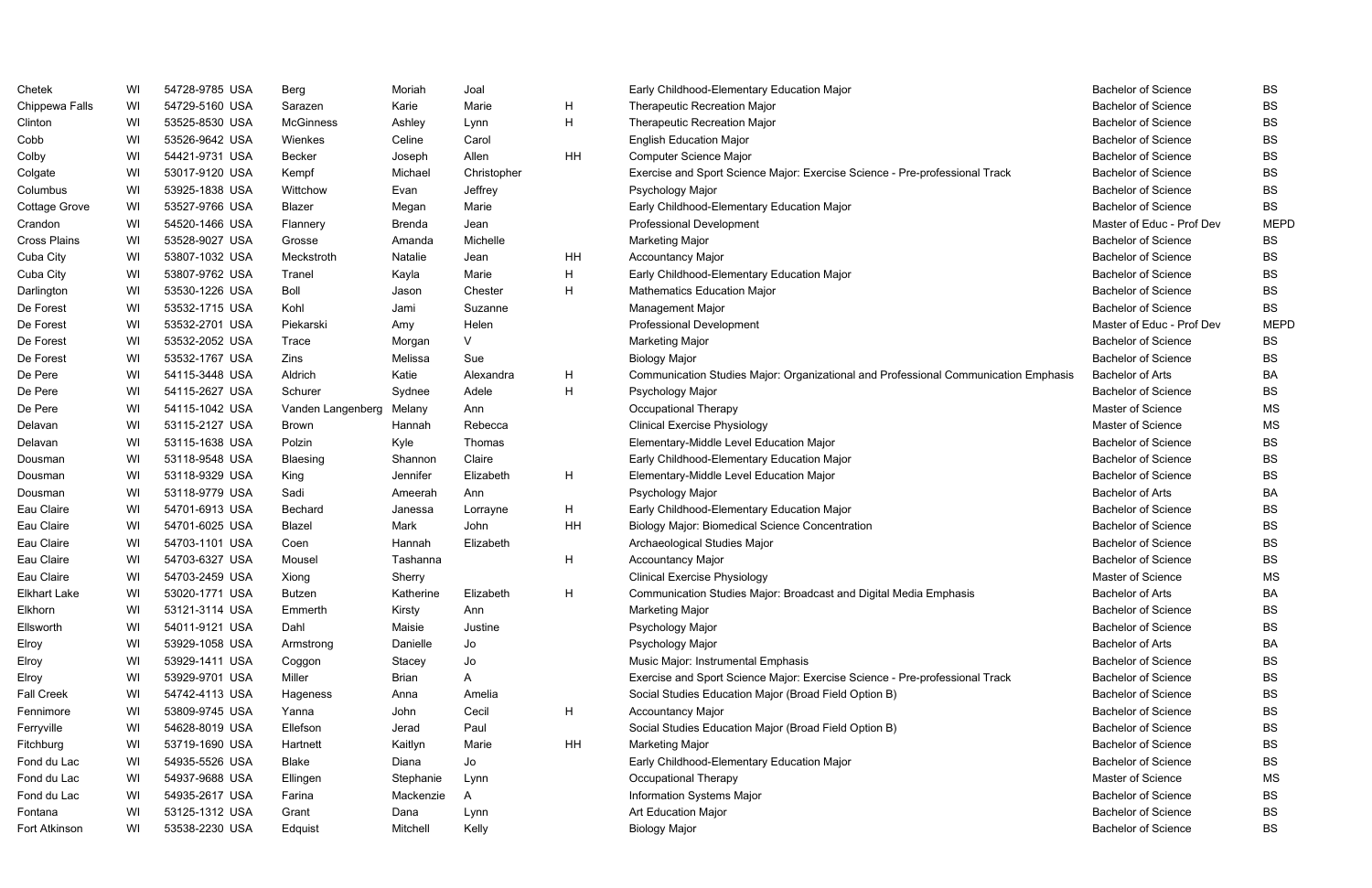| Franklin      | WI | 53132-8727 USA | Gentz              | Olyvia              | Anne         |    | Elementary-Middle Level Education Major                                             | <b>Bachelor of Science</b> | <b>BS</b> |
|---------------|----|----------------|--------------------|---------------------|--------------|----|-------------------------------------------------------------------------------------|----------------------------|-----------|
| Franklin      | WI | 53132-1150 USA | Henk               | Samantha            | Nicole       |    | <b>Biology Major</b>                                                                | <b>Bachelor of Science</b> | <b>BS</b> |
| Franklin      | WI | 53132-8635 USA | Kreckel            | Shannon             | Lee          |    | <b>Political Science Major</b>                                                      | <b>Bachelor of Science</b> | <b>BS</b> |
| Franklin      | WI | 53132-2348 USA | Kruczynski         | Taylor              | Lauren       | H  | Elementary-Middle Level Education Major                                             | <b>Bachelor of Science</b> | <b>BS</b> |
| Fremont       | WI | 54940-8546 USA | <b>Buchholtz</b>   | Kelly               | Casey-Irma   |    | Elementary-Middle Level Education Major                                             | <b>Bachelor of Science</b> | <b>BS</b> |
| Galesville    | WI | 54630-8337 USA | Stegemeyer         | Seth                | Joseph       |    | <b>Finance Major</b>                                                                | <b>Bachelor of Science</b> | <b>BS</b> |
| Galesville    | WI | 54630-8366 USA | Walsky             | Jennifer            | Lynn         |    | Management Major                                                                    | <b>Bachelor of Science</b> | <b>BS</b> |
| Genoa         | WI | 54632-8878 USA | Paulsrud           | Matthew             | Duane        |    | Finance Major                                                                       | <b>Bachelor of Science</b> | <b>BS</b> |
| Germantown    | WI | 53022-2918 USA | Falls              | Cody                | Hunter       |    | <b>Finance Major</b>                                                                | <b>Bachelor of Science</b> | <b>BS</b> |
| Germantown    | WI | 53022-4075 USA | Miller             | Shannon             | Lea          |    | Exercise and Sport Science Major: Exercise Science - Pre-professional Track         | <b>Bachelor of Science</b> | <b>BS</b> |
| Glenwood City | WI | 54013-4009 USA | Anderson           | Jessica             | Renee        |    | Therapeutic Recreation Major                                                        | <b>Bachelor of Science</b> | <b>BS</b> |
| Green Bay     | WI | 54313-4321 USA | <b>Bielefeldt</b>  | Corbin              | Steven       |    | International Business Major                                                        | <b>Bachelor of Science</b> | <b>BS</b> |
| Green Bay     | WI | 54311-6318 USA | DeGrave            | Kaley               | Marie        |    | Psychology Major                                                                    | <b>Bachelor of Science</b> | <b>BS</b> |
| Green Bay     | WI | 54313-5037 USA | Harke              | Tyler               | Clayton      |    | <b>Accountancy Major</b>                                                            | <b>Bachelor of Science</b> | <b>BS</b> |
| Green Bay     | WI | 54313-4117 USA | Lepp               | Alexander           | James        |    | Management Major                                                                    | <b>Bachelor of Science</b> | <b>BS</b> |
| Green Bay     | WI | 54304-4168 USA | Lower              | Danielle            | Marie        |    | Microbiology Major                                                                  | <b>Bachelor of Science</b> | <b>BS</b> |
| Green Bay     | WI | 54311-8920 USA | McDonald           | Hayden              | Stuart       |    | Computer Science Major                                                              | <b>Bachelor of Science</b> | <b>BS</b> |
| Green Bay     | WI | 54301-1423 USA | Milligan           | Candice             | Rae          |    | Psychology Major                                                                    | <b>Bachelor of Science</b> | <b>BS</b> |
| Green Bay     | WI | 54311-8494 USA | Mladucky           | John                | $\mathsf{R}$ |    | Microbiology Major: Biomedical Concentration                                        | <b>Bachelor of Science</b> | <b>BS</b> |
| Green Bay     | WI | 54301-3413 USA | Putala             | Dominic             | Sanders      | HH | Physics Major: Biomedical Concentration                                             | <b>Bachelor of Science</b> | <b>BS</b> |
| Green Bay     | WI | 54311-7365 USA | Schaefer           | Ethan               | John         |    | Marketing Major                                                                     | <b>Bachelor of Science</b> | <b>BS</b> |
| Green Bay     | WI | 54301-1512 USA | Smith              | John                | Mauthe       |    | <b>Marketing Major</b>                                                              | <b>Bachelor of Science</b> | <b>BS</b> |
| Green Bay     | WI | 54313-5151 USA | Williams           | Karie               | Jo           | H  | Psychology Major                                                                    | <b>Bachelor of Science</b> | <b>BS</b> |
| Greendale     | WI | 53129-2464 USA | Walters            | Nathan              | Robert       |    | Public Administration Major                                                         | <b>Bachelor of Science</b> | <b>BS</b> |
| Greenfield    | WI | 53228-3409 USA | Marino             | Taylor              | Thomas       | HH | <b>Biology Major: Biomedical Science Concentration</b>                              | <b>Bachelor of Science</b> | <b>BS</b> |
| Hammond       | WI | 54015-5025 USA | Lindahl            | Isaac               | Thomas       |    | Exercise and Sport Science Major: Exercise Science - Pre-professional Track         | <b>Bachelor of Science</b> | <b>BS</b> |
| Hartford      | WI | 53027-8626 USA | Wolf               | Allison             | Rose         | H  | Psychology Major                                                                    | <b>Bachelor of Arts</b>    | <b>BA</b> |
| Highland      | WI | 53543-9300 USA | Linscheid          | Logan               | Robert       |    | Nuclear Medicine Technology Major                                                   | <b>Bachelor of Science</b> | <b>BS</b> |
| Hillsboro     | WI | 54634-9034 USA | <b>Bartels</b>     | Stephanie           | Ann          |    | <b>Public Administration Major</b>                                                  | <b>Bachelor of Science</b> | <b>BS</b> |
| Holmen        | WI | 54636-9251 USA | Anderson           | Rachel              | Christine    |    | <b>Accountancy Major</b>                                                            | <b>Bachelor of Science</b> | <b>BS</b> |
| Holmen        | WI | 54636-6200 USA | Dienger            | Allison             | Mae          | HH | Sociology Major                                                                     | Bachelor of Arts           | BA        |
| Holmen        | WI | 54636-9445 USA | Imhoff             | James               | David        |    | Computer Science Major                                                              | <b>Bachelor of Science</b> | BS        |
| Holmen        | WI | 54636-9477 USA | Kastner            | <b>Brittany</b>     | Ann          |    | Finance Major: Risk, Insurance and Financial Planning Concentration                 | <b>Bachelor of Science</b> | <b>BS</b> |
| Holmen        | WI | 54636-9426 USA | Krings             | Laura               | Lisa         |    | <b>Accountancy Major</b>                                                            | <b>Bachelor of Science</b> | <b>BS</b> |
| Holmen        | WI | 54636-9135 USA | Roberts            | Cassandra           | Lynn         | H  | <b>Biology Major: Biomedical Science Concentration</b>                              | <b>Bachelor of Science</b> | <b>BS</b> |
| Holmen        | WI | 54636-9110 USA | Sinotte            | Nicholas            | Alan         |    | Computer Science Major                                                              | <b>Bachelor of Science</b> | <b>BS</b> |
| Holmen        | WI | 54636-9215 USA | Stetter-Hesselberg | Aubrey              | Leah         |    | Health Education: Community Health Education                                        | Master of Science          | <b>MS</b> |
| Holmen        | WI | 54636-9705 USA | Vorbeck            | Ross                | Lewis        |    | <b>Finance Major</b>                                                                | <b>Bachelor of Science</b> | <b>BS</b> |
| Hortonville   | WI | 54944-9696 USA | Kubisch            | Andrew              | John         |    | <b>Biology Major: Biomedical Science Concentration</b>                              | <b>Bachelor of Science</b> | <b>BS</b> |
| Hudson        | WI | 54016-7503 USA | Beinlich           | Zachary             | Kurt         |    | Psychology Major                                                                    | <b>Bachelor of Arts</b>    | BA        |
| Hudson        | WI | 54016-7727 USA | Erickson           | Sarah               | Lynn         | HH | Communication Studies Major: Organizational and Professional Communication Emphasis | <b>Bachelor of Arts</b>    | BA        |
| Hudson        | WI | 54016-7535 USA | O'Keefe            | Sean Patrick Lomnes |              |    | International Business Major                                                        | <b>Bachelor of Science</b> | <b>BS</b> |
| Hudson        | WI | 54016-6717 USA | Velo               | Avery               | Stenso       |    | English Major: Rhetoric and Writing Emphasis                                        | <b>Bachelor of Arts</b>    | <b>BA</b> |
| Hustisford    | WI | 53034-9793 USA | Kuehl              | Samantha            | Jo           |    | <b>Biology Major</b>                                                                | <b>Bachelor of Science</b> | <b>BS</b> |
| Independence  | WI | 54747-8723 USA | Dascher            | <b>Brittney</b>     | Lynn         |    | <b>Marketing Major</b>                                                              | <b>Bachelor of Science</b> | <b>BS</b> |

|       | <b>Bachelor of Science</b> | BS |
|-------|----------------------------|----|
|       | <b>Bachelor of Science</b> | BS |
|       | <b>Bachelor of Science</b> | BS |
|       | <b>Bachelor of Science</b> | BS |
|       | <b>Bachelor of Science</b> | BS |
|       | <b>Bachelor of Science</b> | BS |
|       | <b>Bachelor of Science</b> | BS |
|       | <b>Bachelor of Science</b> | BS |
|       | <b>Bachelor of Science</b> | BS |
|       | <b>Bachelor of Science</b> | BS |
|       | <b>Bachelor of Science</b> | BS |
|       | <b>Bachelor of Science</b> | BS |
|       | <b>Bachelor of Science</b> | BS |
|       | <b>Bachelor of Science</b> | BS |
|       | <b>Bachelor of Science</b> | BS |
|       | <b>Bachelor of Science</b> | BS |
|       | <b>Bachelor of Science</b> | BS |
|       | <b>Bachelor of Science</b> | BS |
|       | <b>Bachelor of Science</b> | BS |
|       | <b>Bachelor of Science</b> | BS |
|       | <b>Bachelor of Science</b> | BS |
|       | <b>Bachelor of Science</b> | BS |
|       | <b>Bachelor of Science</b> | BS |
|       | Bachelor of Science        | BS |
|       | <b>Bachelor of Science</b> | BS |
|       | <b>Bachelor of Science</b> | BS |
|       | <b>Bachelor of Arts</b>    | BA |
|       | Bachelor of Science        | BS |
|       | <b>Bachelor of Science</b> | BS |
|       | <b>Bachelor of Science</b> | BS |
|       | <b>Bachelor of Arts</b>    | BА |
|       | <b>Bachelor of Science</b> | BS |
|       | <b>Bachelor of Science</b> | BS |
|       | <b>Bachelor of Science</b> | BS |
|       | <b>Bachelor of Science</b> | BS |
|       | Bachelor of Science        | BS |
|       | <b>Master of Science</b>   | ΜS |
|       | <b>Bachelor of Science</b> | BS |
|       | Bachelor of Science        | BS |
|       | <b>Bachelor of Arts</b>    | BА |
| hasis | <b>Bachelor of Arts</b>    | BА |
|       | <b>Bachelor of Science</b> | BS |
|       | <b>Bachelor of Arts</b>    | ВA |
|       | <b>Bachelor of Science</b> | BS |
|       | <b>Bachelor of Science</b> | BS |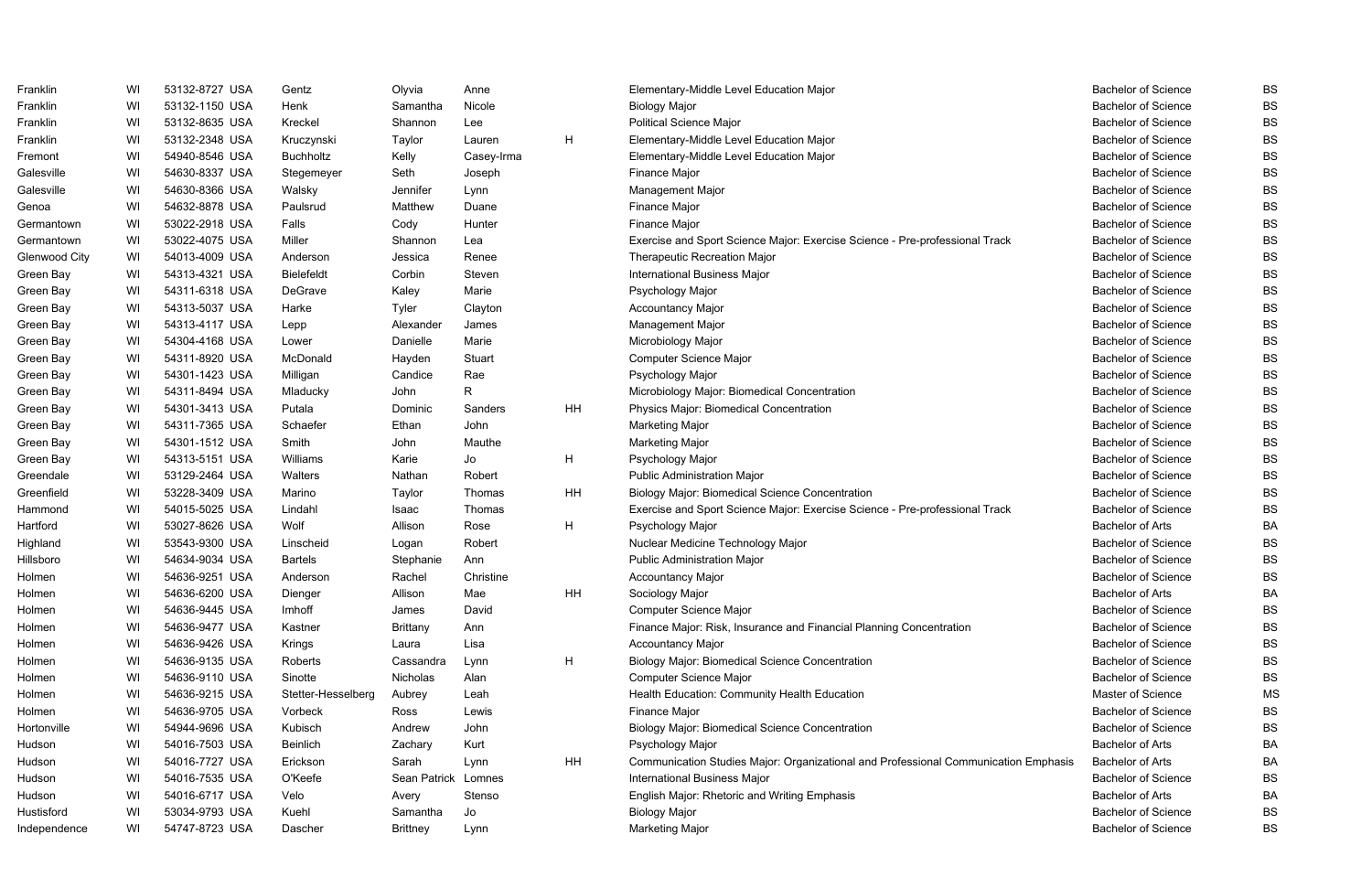| Iron River | WI | 54847-5768 USA | Senk            | Michael        | Douglas      |    | Communication Studies Major: Interpersonal Communication Emphasis                   | <b>Bachelor of Science</b> | BS          |
|------------|----|----------------|-----------------|----------------|--------------|----|-------------------------------------------------------------------------------------|----------------------------|-------------|
| Janesville | WI | 53546-3727 USA | <b>Ellis</b>    | Amanda         | Marie        |    | Microbiology Major: Biomedical Concentration                                        | <b>Bachelor of Science</b> | <b>BS</b>   |
| Janesville | WI | 53545-4801 USA | McCumber        | Melody         |              | HH | <b>Therapeutic Recreation Major</b>                                                 | <b>Bachelor of Science</b> | <b>BS</b>   |
| Juneau     | WI | 53039-9743 USA | Justmann        | Nicole         | Jean         |    | Early Childhood-Elementary Education Major                                          | <b>Bachelor of Science</b> | <b>BS</b>   |
| Kaukauna   | WI | 54130-3863 USA | Fink            | Kathryn        | Lynn         | H  | Elementary-Middle Level Education Major                                             | <b>Bachelor of Science</b> | <b>BS</b>   |
| Kewaskum   | WI | 53040-9742 USA | Gregoriou       | Haley          | Ann          |    | Communication Studies Major: Organizational and Professional Communication Emphasis | <b>Bachelor of Science</b> | <b>BS</b>   |
| La Crosse  | WI | 54601-9227 USA | Alhumaidi       | Maryam         | Saleh        |    | Biology: Cellular and Molecular Biology Concentration                               | Master of Science          | <b>MS</b>   |
| La Crosse  | WI | 54601-4830 USA | Anderson        | Shannon        | Elizabeth    |    | <b>Accountancy Major</b>                                                            | <b>Bachelor of Science</b> | <b>BS</b>   |
| La Crosse  | WI | 54601-4372 USA | Bahr            | Michael        | Andrew       |    | <b>Political Science Major</b>                                                      | <b>Bachelor of Science</b> | <b>BS</b>   |
| La Crosse  | WI | 54603-3190 USA | Baughman        | <b>Breanna</b> | Nicole       |    | <b>Accountancy Major</b>                                                            | <b>Bachelor of Science</b> | BS          |
| La Crosse  | WI | 54601-5202 USA | <b>Breitung</b> | Beth           | Lynn Della   | H  | Early Childhood-Elementary Education Major                                          | <b>Bachelor of Science</b> | <b>BS</b>   |
| La Crosse  | WI | 54601-4349 USA | Callahan        | Kevin          |              |    | <b>Biology Education Major</b>                                                      | <b>Bachelor of Science</b> | <b>BS</b>   |
| La Crosse  | WI | 54601-3649 USA | Carlson         | Leslie         | Kristine     |    | Psychology Major                                                                    | <b>Bachelor of Science</b> | <b>BS</b>   |
| La Crosse  | WI | 54601-4781 USA | Collins         | Benjamin       |              |    | <b>Accountancy Major</b>                                                            | <b>Bachelor of Science</b> | BS          |
| La Crosse  | WI | 54601-6817 USA | Dale            | Mark           | Thomas       |    | Exercise and Sport Science Major: Physical Education                                | <b>Bachelor of Science</b> | <b>BS</b>   |
| La Crosse  | WI | 54601-7635 USA | Dierkop         | Jessica        | Mary         |    | English Major: Rhetoric and Writing Emphasis                                        | <b>Bachelor of Arts</b>    | <b>BA</b>   |
| La Crosse  | WI | 54601-3552 USA | Dilcher         | Richard        | Norman       |    | Elementary-Middle Level Education Major                                             | <b>Bachelor of Science</b> | <b>BS</b>   |
| La Crosse  | WI | 54601-3442 USA | Dricken         | Anna           | R            |    | Exercise and Sport Science Major: Exercise Science - Pre-professional Track         | <b>Bachelor of Science</b> | <b>BS</b>   |
| La Crosse  | WI | 54603-1016 USA | Duerwachter     | Courtney       |              |    | Communication Studies Major: Organizational and Professional Communication Emphasis | <b>Bachelor of Arts</b>    | <b>BA</b>   |
| La Crosse  | WI | 54601-5802 USA | <b>Ekiss</b>    | Mark           | Dean         |    | <b>Biology Education Major</b>                                                      | <b>Bachelor of Science</b> | <b>BS</b>   |
| La Crosse  | WI | 54601-4047 USA | Evers           | Emily          | Elizabeth    |    | Management Major                                                                    | <b>Bachelor of Science</b> | <b>BS</b>   |
| La Crosse  | WI | 54601-3663 USA | Frank           | Callie         |              |    | Communication Studies Major: Broadcast and Digital Media Emphasis                   | Bachelor of Science        | <b>BS</b>   |
| La Crosse  | WI | 54601-2269 USA | Galvin          | Michael        | Jordan       |    | <b>Accountancy Major</b>                                                            | <b>Bachelor of Science</b> | <b>BS</b>   |
| La Crosse  | WI | 54603-1679 USA | Hafner          | Kristi         |              |    | <b>Professional Development</b>                                                     | Master of Educ - Prof Dev  | <b>MEPD</b> |
| La Crosse  | WI | 54601-2457 USA | Harbin          | Michelle       |              |    | <b>Clinical Exercise Physiology</b>                                                 | Master of Science          | MS          |
| La Crosse  | WI | 54601-5003 USA | Hawes           | Jacob          | Ross         |    | <b>Clinical Exercise Physiology</b>                                                 | Master of Science          | MS          |
| La Crosse  | WI | 54601-5138 USA | Hilden          | Kathryn        | Irene        | H  | Finance Major: Risk, Insurance and Financial Planning Concentration                 | <b>Bachelor of Science</b> | <b>BS</b>   |
| La Crosse  | WI | 54601-3567 USA | Hunsley         | Stephanie      | Pearl        |    | Psychology Major                                                                    | <b>Bachelor of Science</b> | <b>BS</b>   |
| La Crosse  | WI | 54601-2435 USA | Justin          | Laura          | Elizabeth    |    | <b>Occupational Therapy</b>                                                         | Master of Science          | MS          |
| La Crosse  | WI | 54601-4513 USA | Kann            | Arial          | Sahara       | H  | <b>English Major: Rhetoric and Writing Emphasis</b>                                 | <b>Bachelor of Arts</b>    | BA          |
| La Crosse  | WI | 54601-5650 USA | Kocar           | Vanessa        |              |    | English Major: Rhetoric and Writing Emphasis                                        | <b>Bachelor of Arts</b>    | BA          |
| La Crosse  | WI | 54601-3557 USA | Kocik           | Allison        | Rose         | H  | Social Studies Education Major (Broad Field Option B)                               | <b>Bachelor of Science</b> | <b>BS</b>   |
| La Crosse  | WI | 54601-4163 USA | Koester         | Adam           | Paul         |    | Computer Science Major                                                              | <b>Bachelor of Science</b> | <b>BS</b>   |
| La Crosse  | WI | 54601-7774 USA | Krzebietke      | Cassandra      | Leigh        |    | Psychology Major                                                                    | <b>Bachelor of Science</b> | <b>BS</b>   |
| La Crosse  | WI | 54601-3674 USA | Li.             | Wenzheng       |              |    | Finance Major                                                                       | <b>Bachelor of Science</b> | <b>BS</b>   |
| La Crosse  | WI | 54601-3911 USA | Mahlum          | Logan          | Jared        |    | International Studies Minor: Asian Emphasis                                         | <b>Bachelor of Science</b> | <b>BS</b>   |
| La Crosse  | WI | 54601-3911 USA | Mahlum          | Logan          | Jared        |    | Geography Major                                                                     | <b>Bachelor of Science</b> | <b>BS</b>   |
| La Crosse  | WI | 54601-7730 USA | Mason           | Kylie          | Rae          |    | Marketing Major                                                                     | <b>Bachelor of Science</b> | <b>BS</b>   |
| La Crosse  | WI | 54603-3011 USA | Monson-Dupuis   | Ethan          | Jeffrey      | H  | Psychology Major                                                                    | <b>Bachelor of Science</b> | <b>BS</b>   |
| La Crosse  | WI | 54601-5618 USA | Ngandali        | Yolona         | Helene       | HH | Archaeological Studies Major                                                        | <b>Bachelor of Science</b> | <b>BS</b>   |
| La Crosse  | WI | 54601-7712 USA | Oestreich       | Spenser        | Wade         |    | <b>History Major</b>                                                                | <b>Bachelor of Science</b> | <b>BS</b>   |
| La Crosse  | WI | 54603-1511 USA | Potts           | Hayden         | Michael      | HH | Marketing Major                                                                     | <b>Bachelor of Science</b> | <b>BS</b>   |
| La Crosse  | WI | 54601-2437 USA | Ragner          | Nicholas       | Joseph       | H  | Communication Studies Major: Broadcast and Digital Media Emphasis                   | <b>Bachelor of Science</b> | <b>BS</b>   |
| La Crosse  | WI | 54601-4947 USA | Reichgelt       | Casey          | Pahl         |    | Finance Major                                                                       | Bachelor of Science        | <b>BS</b>   |
| La Crosse  | WI | 54601-3278 USA | Rupel           | Christopher    | $\mathsf{P}$ |    | Marketing Major                                                                     | <b>Bachelor of Science</b> | <b>BS</b>   |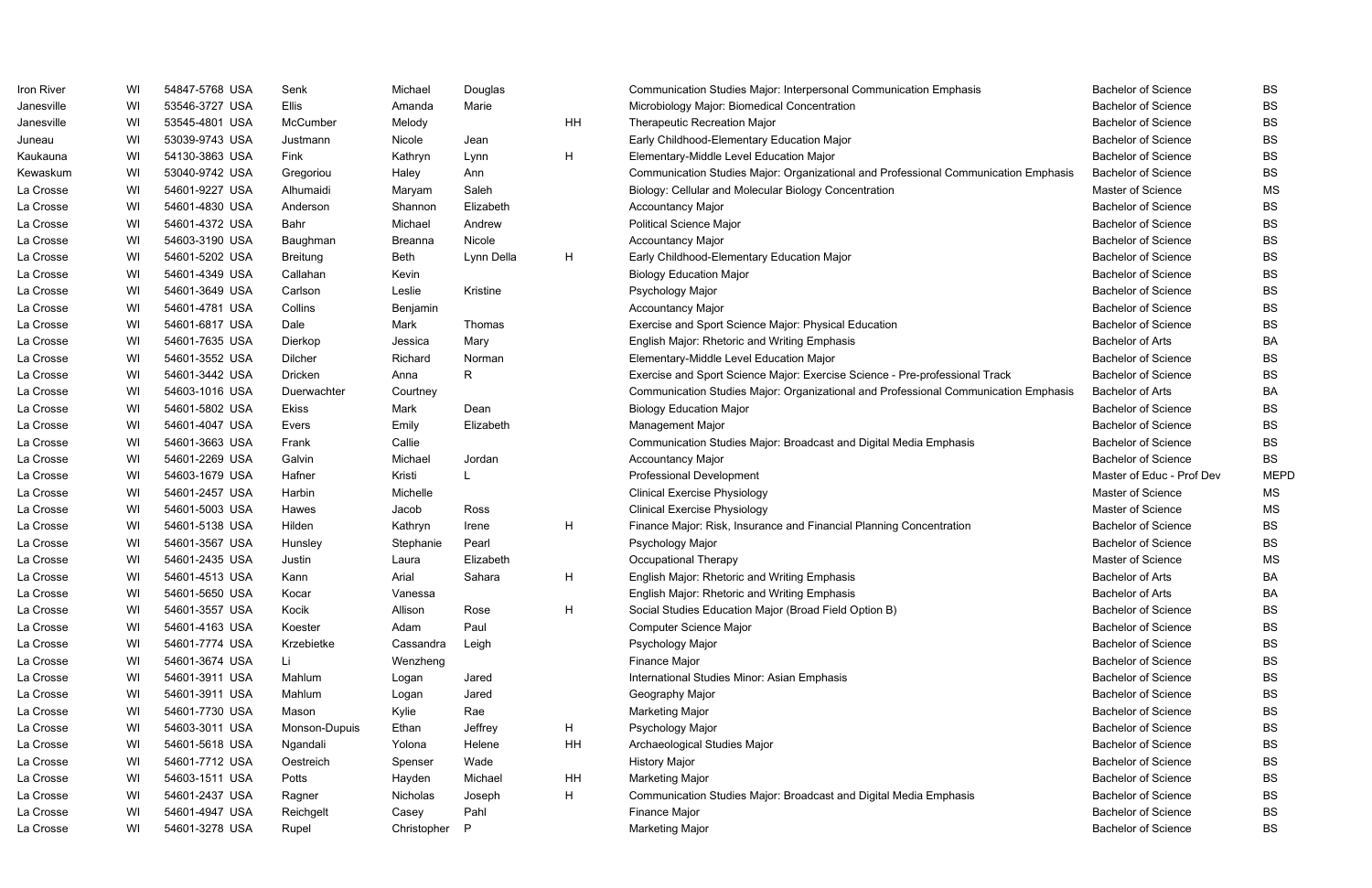| La Crosse       | WI | 54601-2172 USA | Seitz         | Connor    | Lee           |    | <b>Political Science Major</b>                                                      | <b>Bachelor of Science</b> | <b>BS</b>  |
|-----------------|----|----------------|---------------|-----------|---------------|----|-------------------------------------------------------------------------------------|----------------------------|------------|
| La Crosse       | WI | 54603-1637 USA | Sloggy        | Samantha  | Ann           |    | Master of Business Administration                                                   | Master of Business Admin   | <b>MBA</b> |
| La Crosse       | WI | 54601-4930 USA | Smith         | Nathaniel | Jay           | H  | Philosophy Major                                                                    | <b>Bachelor of Arts</b>    | BA         |
| La Crosse       | WI | 54601-6214 USA | Thrower       | Jessica   | Kathleen      |    | Finance Major                                                                       | <b>Bachelor of Science</b> | <b>BS</b>  |
| La Crosse       | WI | 54601-4609 USA | Tully         | Zachary   | Richard       |    | Physics Major: Computational Emphasis                                               | <b>Bachelor of Science</b> | <b>BS</b>  |
| La Crosse       | WI | 54601-7492 USA | Vought        | James     | William       |    | Mathematics Major: Education Emphasis                                               | <b>Bachelor of Science</b> | <b>BS</b>  |
| La Crosse       | WI | 54601-5419 USA | Wilson        | Courtney  | Anne          |    | Management Major                                                                    | <b>Bachelor of Science</b> | <b>BS</b>  |
| La Crosse       | WI | 54601-7657 USA | Wiltinger     | Salina    |               | HH | Psychology Major                                                                    | <b>Bachelor of Science</b> | <b>BS</b>  |
| La Crosse       | WI | 54603-3187 USA | Yeoman        | Trevor    | Douglas       |    | Archaeological Studies Major                                                        | <b>Bachelor of Science</b> | <b>BS</b>  |
| La Farge        | WI | 54639-7960 USA | Gudgeon       | Rachel    |               |    | Music Major: Performance Emphasis                                                   | <b>Bachelor of Arts</b>    | <b>BA</b>  |
| Lake Geneva     | WI | 53147-2411 USA | Schiller      | John      | <b>Travis</b> |    | Management Major                                                                    | <b>Bachelor of Science</b> | <b>BS</b>  |
| Lancaster       | WI | 53813-9545 USA | Petrowitz     | John      | Patrick       |    | Psychology Major                                                                    | <b>Bachelor of Science</b> | <b>BS</b>  |
| Little Chute    | WI | 54140-2366 USA | Schiller      | Michael   | Kenneth       | HH | Exercise and Sport Science Major: Exercise Science - Pre-professional Track         | <b>Bachelor of Science</b> | <b>BS</b>  |
| Little Suamico  | WI | 54141-9028 USA | Hetzel        | Chelsea   | Marie         |    | Psychology Major                                                                    | <b>Bachelor of Arts</b>    | <b>BA</b>  |
| Livingston      | WI | 53554-9553 USA | James         | Ronica    | Lee           |    | Communication Studies Major: Organizational and Professional Communication Emphasis | <b>Bachelor of Arts</b>    | <b>BA</b>  |
| Livingston      | WI | 53554-9710 USA | Olson         | Stephanie | Anne          |    | Communication Studies Major: Broadcast and Digital Media Emphasis                   | <b>Bachelor of Arts</b>    | <b>BA</b>  |
| Lodi            | WI | 53555-9555 USA | Larson        | Kali      | A             | H  | Spanish Major                                                                       | <b>Bachelor of Arts</b>    | BA         |
| Lomira          | WI | 53048-9502 USA | Liebert       | Michael   | Ryan          |    | <b>Accountancy Major</b>                                                            | <b>Bachelor of Science</b> | <b>BS</b>  |
| Madison         | WI | 53711-3251 USA | Bretl         | Mae       | Elizabeth     | HH | Early Childhood-Elementary Education Major                                          | <b>Bachelor of Science</b> | <b>BS</b>  |
| Madison         | WI | 53717-1037 USA | Hanson        | Erika     |               |    | <b>Biology: Clinical Microbiology Concentration</b>                                 | Master of Science          | <b>MS</b>  |
| Madison         | WI | 53716-2267 USA | Wedvick       | Bethany   | Lynn          | H  | Communication Studies Major: Interpersonal Communication Emphasis                   | <b>Bachelor of Science</b> | <b>BS</b>  |
| Manawa          | WI | 54949-9244 USA | Roenz         | Daniel    |               |    | <b>Biology Major</b>                                                                | <b>Bachelor of Science</b> | <b>BS</b>  |
| Marathon        | WI | 54448-9150 USA | Petersen      | Cole      | Douglas       |    | Management Major                                                                    | <b>Bachelor of Science</b> | <b>BS</b>  |
| Marinette       | WI | 54143-9767 USA | Dettman       | Mary      | Jaclyn        | HH | Psychology Major                                                                    | <b>Bachelor of Science</b> | <b>BS</b>  |
| Marinette       | WI | 54143-3010 USA | Scoggins      | Kevin     | Michael       |    | Psychology Major                                                                    | <b>Bachelor of Science</b> | <b>BS</b>  |
| Marshfield      | WI | 54449-5050 USA | Hasserodt     | Ross      | Allen         | HH | Finance Major                                                                       | <b>Bachelor of Science</b> | <b>BS</b>  |
| Mauston         | WI | 53948-9406 USA | Johnson       | Elizabeth | Louise        |    | Occupational Therapy                                                                | Master of Science          | MS         |
| Mazomanie       | WI | 53560-9698 USA | Friske        | Kaia      | Marie         |    | Sociology Major                                                                     | <b>Bachelor of Arts</b>    | <b>BA</b>  |
| Mc Farland      | WI | 53558-9451 USA | Carr          | Alec      | Benjamin      |    | <b>Biology Major: Aquatic Science Concentration</b>                                 | <b>Bachelor of Science</b> | <b>BS</b>  |
| Mc Farland      | WI | 53558-8909 USA | Fedor         | Karali    | Ann           |    | Psychology Major                                                                    | <b>Bachelor of Science</b> | <b>BS</b>  |
| Mc Farland      | WI | 53558-9010 USA | Wendt         | Kevin     | Dewain        |    | Finance Major: Risk, Insurance and Financial Planning Concentration                 | <b>Bachelor of Science</b> | BS         |
| Melrose         | WI | 54642-8016 USA | Frank         | Janelle   | Marie         | H  | Exercise and Sport Science Major: Physical Education                                | <b>Bachelor of Science</b> | <b>BS</b>  |
| Menasha         | WI | 54952-2336 USA | Gilbride      | Sean      | Francis       |    | <b>Biology Major: Biomedical Science Concentration</b>                              | <b>Bachelor of Science</b> | <b>BS</b>  |
| Menasha         | WI | 54952-9700 USA | Lopas         | Carly     | Rose          | H  | Early Childhood-Elementary Education Major                                          | <b>Bachelor of Science</b> | <b>BS</b>  |
| Menasha         | WI | 54952-2334 USA | Pommerening   | Kate      |               | HH | <b>Accountancy Major</b>                                                            | <b>Bachelor of Science</b> | <b>BS</b>  |
| Menomonee Falls | WI | 53051-5231 USA | <b>Bietz</b>  | Nicholas  | Robert        | H  | Elementary-Middle Level Education Major                                             | <b>Bachelor of Science</b> | <b>BS</b>  |
| Menomonee Falls | WI | 53051-0660 USA | Eliades       | Lauren    |               |    | <b>Biochemistry Major</b>                                                           | <b>Bachelor of Science</b> | <b>BS</b>  |
| Menomonee Falls | WI | 53051-6739 USA | Wahlen        | Kevin     | Charles       | H  | Therapeutic Recreation Major                                                        | <b>Bachelor of Science</b> | <b>BS</b>  |
| Menomonee Falls | WI | 53051-0930 USA | Welsh         | Paige     | Marie         | H  | <b>Community Health Education Major</b>                                             | <b>Bachelor of Science</b> | <b>BS</b>  |
| Menomonie       | WI | 54751-1838 USA | <b>Burrow</b> | Mary      | Jean          | HH | Elementary-Middle Level Education Major                                             | <b>Bachelor of Science</b> | <b>BS</b>  |
| Merrill         | WI | 54452-9704 USA | Grefe         | Eryn      | Nicole        | HH | Elementary-Middle Level Education Major                                             | <b>Bachelor of Science</b> | <b>BS</b>  |
| Middleton       | WI | 53562-3672 USA | Jarzemsky     | Grace     | Ann           | HH | Elementary-Middle Level Education Major                                             | <b>Bachelor of Science</b> | <b>BS</b>  |
| Middleton       | WI | 53562-3836 USA | Kracht        | Joseph    | David         |    | Communication Studies Major: Organizational and Professional Communication Emphasis | <b>Bachelor of Science</b> | <b>BS</b>  |
| Middleton       | WI | 53562-3866 USA | Lyon          | Megan     | Marie         |    | Exercise and Sport Science Major: Exercise Science - Pre-professional Track         | <b>Bachelor of Science</b> | <b>BS</b>  |
| Middleton       | WI | 53562-4036 USA | Mathias       | Benjamin  | Arthur        |    | <b>Economics Major</b>                                                              | <b>Bachelor of Science</b> | <b>BS</b>  |

|        | <b>Bachelor of Science</b> | BS        |
|--------|----------------------------|-----------|
|        | Master of Business Admin   | MBA       |
|        | Bachelor of Arts           | BА        |
|        | <b>Bachelor of Science</b> | BS        |
|        | <b>Bachelor of Science</b> | BS        |
|        | <b>Bachelor of Science</b> | BS        |
|        | <b>Bachelor of Science</b> | BS        |
|        | <b>Bachelor of Science</b> | BS        |
|        | <b>Bachelor of Science</b> | BS        |
|        | Bachelor of Arts           | ВA        |
|        | <b>Bachelor of Science</b> | BS        |
|        | <b>Bachelor of Science</b> | BS        |
|        | <b>Bachelor of Science</b> | BS        |
|        | Bachelor of Arts           | BА        |
| phasis | Bachelor of Arts           | ВA        |
|        | Bachelor of Arts           | BA        |
|        | Bachelor of Arts           | BA        |
|        | <b>Bachelor of Science</b> | <b>BS</b> |
|        | <b>Bachelor of Science</b> | BS        |
|        | <b>Master of Science</b>   | ΜS        |
|        | <b>Bachelor of Science</b> | BS        |
|        | <b>Bachelor of Science</b> | <b>BS</b> |
|        | <b>Bachelor of Science</b> | BS        |
|        | <b>Bachelor of Science</b> | BS        |
|        | <b>Bachelor of Science</b> | BS        |
|        | <b>Bachelor of Science</b> | BS        |
|        | Master of Science          | ΜS        |
|        | <b>Bachelor of Arts</b>    | BA        |
|        | <b>Bachelor of Science</b> | BS        |
|        | <b>Bachelor of Science</b> | BS        |
|        | <b>Bachelor of Science</b> | BS        |
|        | <b>Bachelor of Science</b> | BS        |
|        | <b>Bachelor of Science</b> | BS        |
|        | <b>Bachelor of Science</b> | BS        |
|        | <b>Bachelor of Science</b> | BS        |
|        | <b>Bachelor of Science</b> | BS        |
|        | <b>Bachelor of Science</b> | BS        |
|        | <b>Bachelor of Science</b> | BS        |
|        | <b>Bachelor of Science</b> | BS        |
|        | <b>Bachelor of Science</b> | BS        |
|        | <b>Bachelor of Science</b> | BS        |
|        | <b>Bachelor of Science</b> | BS        |
| bhasis | <b>Bachelor of Science</b> | BS        |
|        | <b>Bachelor of Science</b> | BS        |
|        | <b>Bachelor of Science</b> | BS        |

- 
-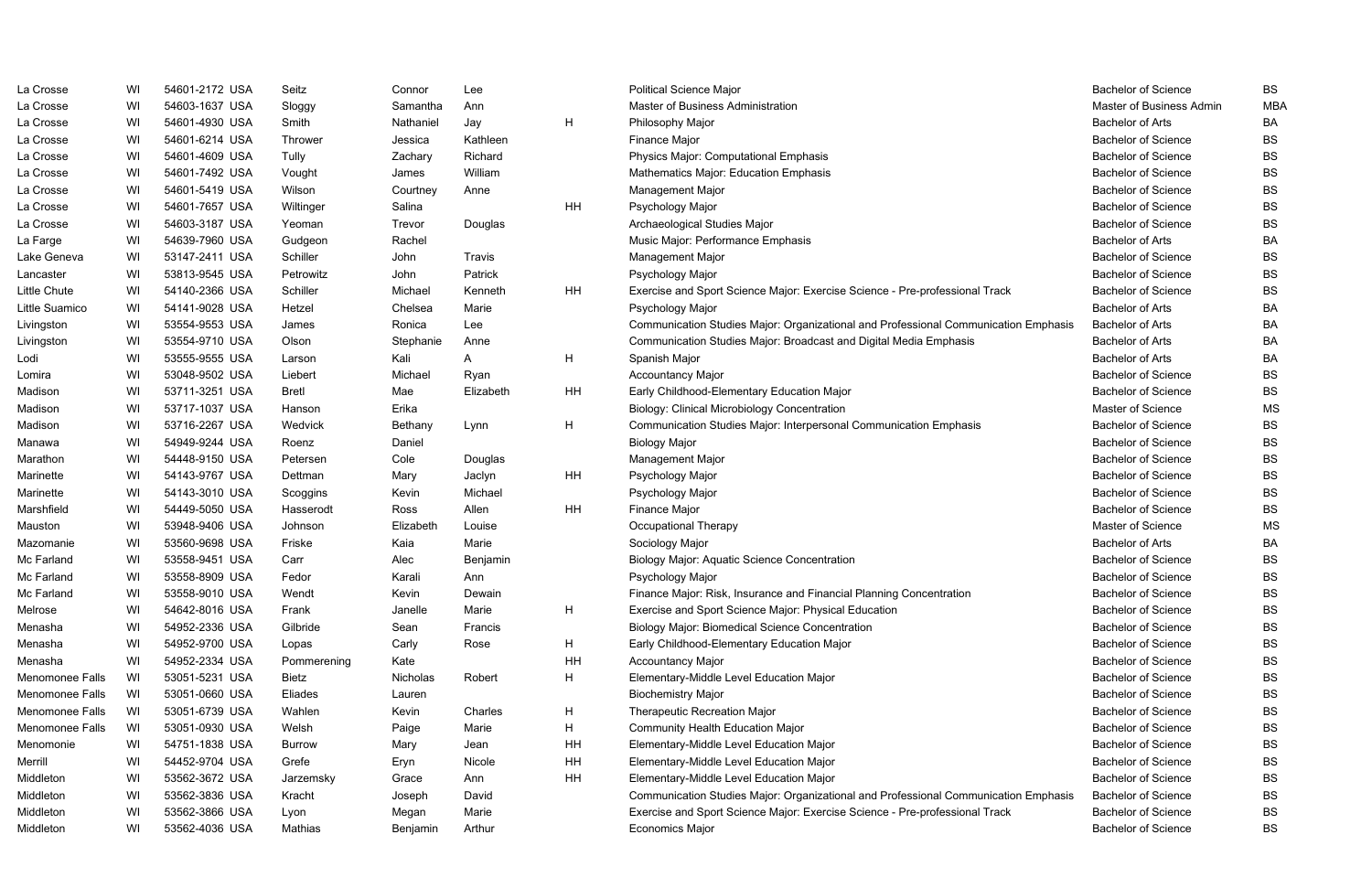| Milladore      | WI | 54454-9648 USA | Grosskreutz     | Carley          | Ana          |           | <b>Marketing Major</b>                                                      | <b>Bachelor of Science</b> | <b>BS</b> |
|----------------|----|----------------|-----------------|-----------------|--------------|-----------|-----------------------------------------------------------------------------|----------------------------|-----------|
| Milton         | WI | 53563-9462 USA | Schullo         | Megan           | Marie        |           | <b>Mathematics Education Major</b>                                          | <b>Bachelor of Science</b> | <b>BS</b> |
| Milwaukee      | WI | 53208-1007 USA | Hoffmann        | Michael         | David        |           | Geography Major                                                             | <b>Bachelor of Science</b> | <b>BS</b> |
| Milwaukee      | WI | 53222-3921 USA | Kramp           | Amie            |              |           | Occupational Therapy                                                        | Master of Science          | <b>MS</b> |
| Milwaukee      | WI | 53207-2607 USA | May             | Korrin          |              |           | Exercise and Sport Science Major: Exercise Science - Fitness Track          | <b>Bachelor of Science</b> | <b>BS</b> |
| Milwaukee      | WI | 53224-5025 USA | Roberts         | Caleb           | Isaiah       |           | <b>Management Major</b>                                                     | <b>Bachelor of Science</b> | <b>BS</b> |
| Milwaukee      | WI | 53221-3642 USA | Scott           | Rachel          | Lynn         |           | <b>Accountancy Major</b>                                                    | <b>Bachelor of Science</b> | <b>BS</b> |
| Milwaukee      | WI | 53215-2439 USA | Smith           | <b>Brenna</b>   | Rae          | H         | Community Health Education Major                                            | <b>Bachelor of Science</b> | <b>BS</b> |
| Mindoro        | WI | 54644-9141 USA | Dobbs           | Jacqueline      | Nicole       |           | Psychology Major                                                            | <b>Bachelor of Science</b> | <b>BS</b> |
| Minocqua       | WI | 54548-9236 USA | Theuerkauf      | Brian           | Alan         | H         | <b>Biology Major: Biomedical Science Concentration</b>                      | <b>Bachelor of Science</b> | <b>BS</b> |
| Mondovi        | WI | 54755-1708 USA | McLean          | Ashlynne        | Rae          | H         | Elementary-Middle Level Education Major                                     | <b>Bachelor of Science</b> | <b>BS</b> |
| Monona         | WI | 53716-2508 USA | Halstead        | Sophia          | Marie        |           | Psychology Major                                                            | <b>Bachelor of Arts</b>    | BA        |
| Montello       | WI | 53949-8163 USA | Siegle-Gaither  | Mercedes        | Leigh        |           | <b>Biology Major</b>                                                        | <b>Bachelor of Science</b> | <b>BS</b> |
| Mount Horeb    | WI | 53572-1610 USA | Haag            | Terah           | Jo           |           | <b>Biology Major</b>                                                        | <b>Bachelor of Science</b> | <b>BS</b> |
| Mount Horeb    | WI | 53572-1734 USA | Mueller         | Kelly           | Colette      | <b>HH</b> | Community Health Education Major                                            | <b>Bachelor of Science</b> | <b>BS</b> |
| Mount Pleasant | WI | 53406-2715 USA | Margis          | Kathleen        | Elizabeth    |           | Elementary-Middle Level Education Major                                     | <b>Bachelor of Science</b> | <b>BS</b> |
| Mukwonago      | WI | 53149-9753 USA | <b>Bauer</b>    | Andrew          | Lawrence     |           | Computer Science Major                                                      | <b>Bachelor of Science</b> | <b>BS</b> |
| Mukwonago      | WI | 53149-8752 USA | <b>Brookins</b> | <b>Breanna</b>  | Marie        | H         | Elementary-Middle Level Education Major                                     | <b>Bachelor of Science</b> | <b>BS</b> |
| Muskego        | WI | 53150-3309 USA | Lindow          | Paige           |              |           | <b>Biology Major: Biomedical Science Concentration</b>                      | <b>Bachelor of Science</b> | <b>BS</b> |
| Muskego        | WI | 53150-3309 USA | Nelson          | Cody            |              |           | <b>Economics Major</b>                                                      | <b>Bachelor of Science</b> | <b>BS</b> |
| Nashotah       | WI | 53058-9668 USA | Williams        | Michael         | $\mathsf{R}$ |           | Geography Major: Geographic Information Science Concentration               | <b>Bachelor of Science</b> | <b>BS</b> |
| Necedah        | WI | 54646-7879 USA | Lavoy           | Ryan            | Aaron        |           | Management Major                                                            | <b>Bachelor of Science</b> | <b>BS</b> |
| Neenah         | WI | 54956-4487 USA | Bezier          | Nicholas        | John         | HH        | <b>Political Science Major</b>                                              | <b>Bachelor of Science</b> | <b>BS</b> |
| Neenah         | WI | 54956-4264 USA | Miner           | Megan           | Alisa        |           | Elementary-Middle Level Education Major                                     | <b>Bachelor of Science</b> | <b>BS</b> |
| Neillsville    | WI | 54456-2047 USA | Lomnes          | Sydney          |              |           | Microbiology Major                                                          | <b>Bachelor of Science</b> | <b>BS</b> |
| Nekoosa        | WI | 54457-7560 USA | Peterson        | Jacob           | Owen         | H         | Elementary-Middle Level Education Major                                     | <b>Bachelor of Science</b> | <b>BS</b> |
| New Berlin     | WI | 53151-8752 USA | Ehlert          | Alexander       | David        | H         | Physics Major: Biomedical Concentration                                     | <b>Bachelor of Science</b> | <b>BS</b> |
| New Berlin     | WI | 53151-9235 USA | Engibous        | Lauren          | Elizabeth    | H         | Elementary-Middle Level Education Major                                     | <b>Bachelor of Science</b> | <b>BS</b> |
| New Berlin     | WI | 53146-4406 USA | Kritter         | Leah            | Michelle     | H         | Community Health Education Major                                            | <b>Bachelor of Science</b> | <b>BS</b> |
| New Berlin     | WI | 53151-2403 USA | Kunz            | Hailey          | Lauren       | HН        | Communication Studies Major: Broadcast and Digital Media Emphasis           | Bachelor of Arts           | BA        |
| New Berlin     | WI | 53151-4643 USA | Lucchesi        | Ryan            | Patrick      |           | <b>History Education Major</b>                                              | <b>Bachelor of Science</b> | BS        |
| New Berlin     | WI | 53151-6719 USA | Shinners        | Carly           | Marie        | HH        | <b>Mathematics Education Major</b>                                          | <b>Bachelor of Science</b> | <b>BS</b> |
| New Berlin     | WI | 53151-5277 USA | Smith           | Amanda          | Ashley       |           | Spanish Major                                                               | <b>Bachelor of Arts</b>    | <b>BA</b> |
| New Glarus     | WI | 53574-9589 USA | Howden          | Charles         | D            |           | <b>Management Major</b>                                                     | <b>Bachelor of Science</b> | <b>BS</b> |
| New Holstein   | WI | 53061-9418 USA | Bestul          | Kyle            |              |           | Exercise and Sport Science: Human Performance                               | Master of Science          | <b>MS</b> |
| New London     | WI | 54961-9036 USA | Ziemer          | Keegan          | Daniel       |           | Marketing Major                                                             | <b>Bachelor of Science</b> | <b>BS</b> |
| New Richmond   | WI | 54017-6742 USA | O'Flanagan      | Jena            |              | HH        | Exercise and Sport Science Major: Physical Education                        | <b>Bachelor of Science</b> | <b>BS</b> |
| Newton         | WI | 53063-9760 USA | Grunwald        | Andrew          | Paul         | H         | <b>Biology Major: Environmental Science Concentration</b>                   | <b>Bachelor of Science</b> | <b>BS</b> |
| Norwalk        | WI | 54648-8094 USA | Kelly           | Kyle            | Ethan        |           | Elementary-Middle Level Education Major                                     | <b>Bachelor of Science</b> | <b>BS</b> |
| Oconomowoc     | WI | 53066-9442 USA | Granlund        | <b>Brittany</b> | Mae          |           | Psychology Major                                                            | <b>Bachelor of Science</b> | <b>BS</b> |
| Oconomowoc     | WI | 53066-4633 USA | Olson           | Samuel          | James        |           | <b>International Business Major</b>                                         | <b>Bachelor of Science</b> | <b>BS</b> |
| Oconomowoc     | WI | 53066-2018 USA | Timmel          | Kara            | М            |           | Spanish Education Major (Early Childhood - Adolescence)                     | <b>Bachelor of Science</b> | <b>BS</b> |
| Onalaska       | WI | 54650-9130 USA | <b>Brueske</b>  | Arthur          | Cody         |           | Geography Major: Geographic Information Science Concentration               | <b>Bachelor of Science</b> | <b>BS</b> |
| Onalaska       | WI | 54650-2061 USA | <b>Buchner</b>  | David           |              |           | Exercise and Sport Science Major: Exercise Science - Pre-professional Track | <b>Bachelor of Science</b> | <b>BS</b> |
| Onalaska       | WI | 54650-8743 USA | Gordon          | Ashlee          | Olivia       |           | Art Education Major                                                         | <b>Bachelor of Science</b> | <b>BS</b> |

| <b>Bachelor of Science</b> | BS |
|----------------------------|----|
| <b>Bachelor of Science</b> | BS |
| <b>Bachelor of Science</b> | BS |
| <b>Master of Science</b>   | ΜS |
| <b>Bachelor of Science</b> | BS |
| <b>Bachelor of Science</b> | BS |
| <b>Bachelor of Science</b> | BS |
| <b>Bachelor of Science</b> | BS |
| <b>Bachelor of Science</b> | BS |
| <b>Bachelor of Science</b> | BS |
| <b>Bachelor of Science</b> | BS |
| <b>Bachelor of Arts</b>    | ΒA |
| <b>Bachelor of Science</b> | BS |
| <b>Bachelor of Science</b> | BS |
| <b>Bachelor of Science</b> | BS |
| <b>Bachelor of Science</b> | BS |
| <b>Bachelor of Science</b> | BS |
| <b>Bachelor of Science</b> | BS |
| <b>Bachelor of Science</b> | BS |
| <b>Bachelor of Science</b> | BS |
| <b>Bachelor of Science</b> | BS |
| <b>Bachelor of Science</b> | BS |
| <b>Bachelor of Science</b> | BS |
| <b>Bachelor of Science</b> | BS |
| <b>Bachelor of Science</b> | BS |
| <b>Bachelor of Science</b> | BS |
| <b>Bachelor of Science</b> | BS |
| <b>Bachelor of Science</b> | BS |
| <b>Bachelor of Science</b> | BS |
| <b>Bachelor of Arts</b>    | ΒA |
| <b>Bachelor of Science</b> | BS |
| <b>Bachelor of Science</b> | BS |
| <b>Bachelor of Arts</b>    | ВA |
| <b>Bachelor of Science</b> | BS |
| <b>Master of Science</b>   | ΜS |
| <b>Bachelor of Science</b> | BS |
| <b>Bachelor of Science</b> | BS |
| <b>Bachelor of Science</b> | BS |
| <b>Bachelor of Science</b> | BS |
| <b>Bachelor of Science</b> | BS |
| <b>Bachelor of Science</b> | BS |
| <b>Bachelor of Science</b> | BS |
| <b>Bachelor of Science</b> | BS |
| <b>Bachelor of Science</b> | BS |
| <b>Bachelor of Science</b> | BS |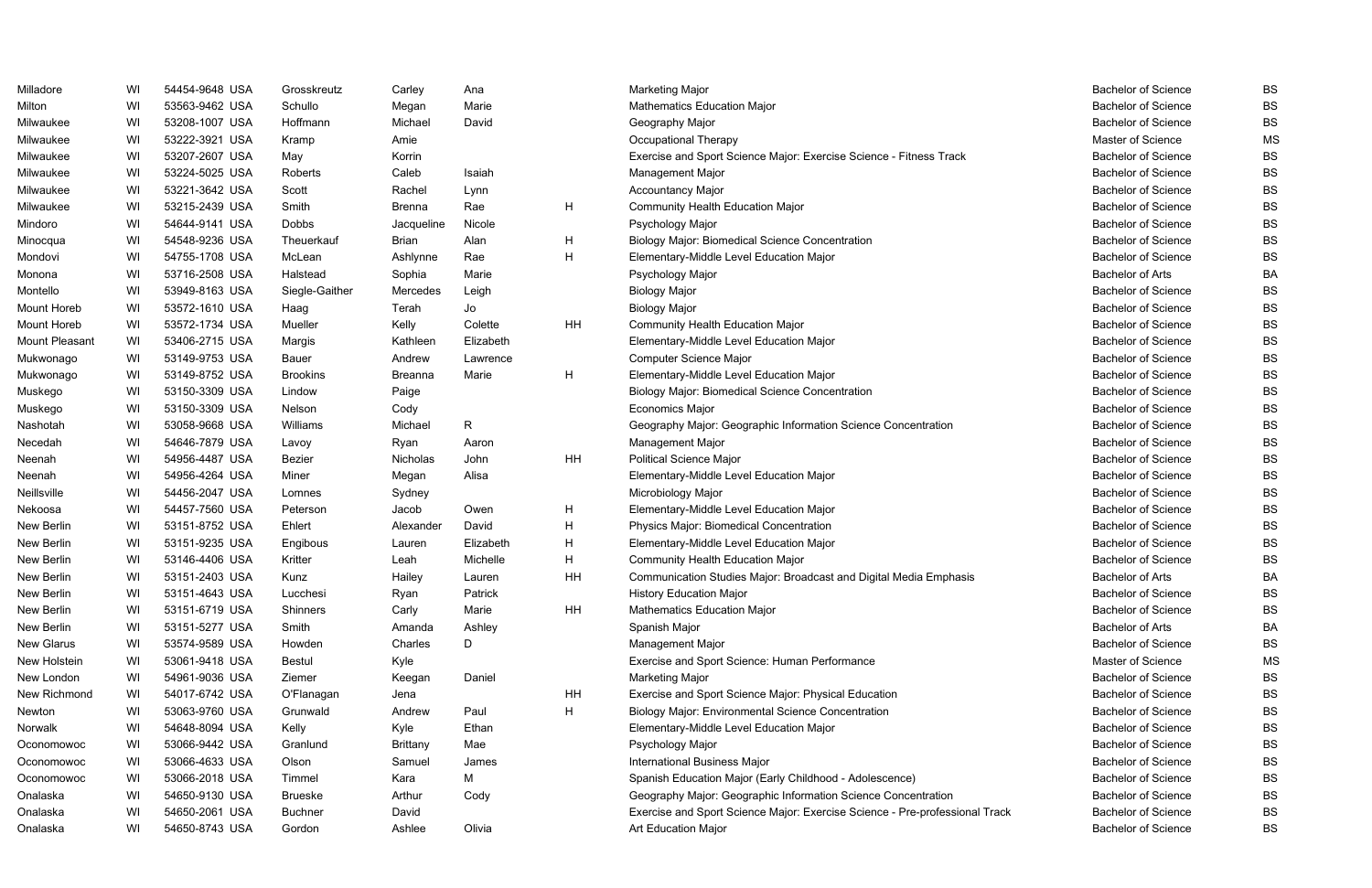| Onalaska               | WI | 54650-8901 USA | Gullicksrud    | Aubriana       | Lynn       |    | Elementary-Middle Level Education Major                                             | <b>Bachelor of Science</b> | <b>BS</b>  |
|------------------------|----|----------------|----------------|----------------|------------|----|-------------------------------------------------------------------------------------|----------------------------|------------|
| Onalaska               | WI | 54650-8221 USA | Meyer          | Jaclyn         | Marie      | HH | Exercise and Sport Science Major: Exercise Science - Pre-professional Track         | <b>Bachelor of Science</b> | <b>BS</b>  |
| Onalaska               | WI | 54650-9223 USA | Ostrem         | Kjerstin       | Jacqueline |    | Exercise and Sport Science Major: Physical Education                                | <b>Bachelor of Science</b> | <b>BS</b>  |
| Onalaska               | WI | 54650-2715 USA | Schroeder      | Tia            | Theresa    |    | Elementary-Middle Level Education Major                                             | <b>Bachelor of Science</b> | <b>BS</b>  |
| Onalaska               | WI | 54650-2625 USA | Trevaskis      | Cindy          |            |    | Psychology Major                                                                    | <b>Bachelor of Science</b> | <b>BS</b>  |
| Onalaska               | WI | 54650-2224 USA | Yang           | Chong          |            | H  | Management Major                                                                    | <b>Bachelor of Science</b> | <b>BS</b>  |
| Oregon                 | WI | 53575-1217 USA | Meyer          | Eva            | Ingrid     |    | <b>Mathematics Major</b>                                                            | <b>Bachelor of Science</b> | <b>BS</b>  |
| Oregon                 | WI | 53575-2725 USA | Rockwell       | Rachel         | Naomi      | HH | Elementary-Middle Level Education Major                                             | <b>Bachelor of Science</b> | <b>BS</b>  |
| Osceola                | WI | 54020-5431 USA | Rosenow        | Sarah          | Jane       | H  | Psychology Major                                                                    | <b>Bachelor of Science</b> | <b>BS</b>  |
| Oshkosh                | WI | 54904-8471 USA | Quandt         | Emily          | Ellen      |    | <b>Clinical Exercise Physiology</b>                                                 | Master of Science          | MS         |
| Oshkosh                | WI | 54901-3162 USA | Urban          | Anthony        | David      | H  | Exercise and Sport Science Major: Exercise Science - Pre-professional Track         | <b>Bachelor of Science</b> | <b>BS</b>  |
| Oshkosh                | WI | 54904-9305 USA | Wendland       | Christian      |            |    | Sociology Major                                                                     | <b>Bachelor of Arts</b>    | <b>BA</b>  |
| Oshkosh                | WI | 54902-5558 USA | Xiong          | Lao Xue        |            |    | Sociology Major                                                                     | <b>Bachelor of Science</b> | <b>BS</b>  |
| Pardeeville            | WI | 53954-9788 USA | <b>Becker</b>  | Chelsea        | Jordan     |    | Elementary-Middle Level Education Major                                             | <b>Bachelor of Science</b> | <b>BS</b>  |
| Pewaukee               | WI | 53072-5726 USA | Fritchen       | Joshua         | Ryan       |    | Exercise and Sport Science Major: Exercise Science - Pre-professional Track         | <b>Bachelor of Science</b> | <b>BS</b>  |
| Pewaukee               | WI | 53072-2478 USA | Kalamarz       | Shannon        | Nicole     | HH | Elementary-Middle Level Education Major                                             | <b>Bachelor of Science</b> | <b>BS</b>  |
| Pewaukee               | WI | 53072-1157 USA | Klopp          | Sarah          | Elizabeth  |    | Management Major                                                                    | <b>Bachelor of Science</b> | <b>BS</b>  |
| Plover                 | WI | 54467-2353 USA | Krueger        | <b>Brian</b>   | Lee        |    | <b>Statistics Major: Actuarial Science Concentration</b>                            | <b>Bachelor of Science</b> | <b>BS</b>  |
| Plover                 | WI | 54467-9539 USA | Lila           | Tara           | Marie      |    | <b>Biology Major: Biomedical Science Concentration</b>                              | <b>Bachelor of Science</b> | <b>BS</b>  |
| Plum City              | WI | 54761-8406 USA | Sweeney        | Samantha       | Pauletter  |    | <b>Clinical Exercise Physiology</b>                                                 | Master of Science          | MS         |
| Port Washington        | WI | 53074-9772 USA | Herrenbruck    | Amy            | Marie      | H  | <b>Accountancy Major</b>                                                            | <b>Bachelor of Science</b> | <b>BS</b>  |
| Poynette               | WI | 53955-8837 USA | York           | Kaitlyn        | Anne       |    | Psychology Major                                                                    | <b>Bachelor of Science</b> | <b>BS</b>  |
| Prairie du Chien       | WI | 53821-8078 USA | Cummuta-Gerbig | Sarah          | Elizabeth  |    | <b>Biology Major</b>                                                                | <b>Bachelor of Science</b> | <b>BS</b>  |
| Prairie du Chien       | WI | 53821-8039 USA | Nelson         | Ellen          | Μ          |    | Management Major                                                                    | <b>Bachelor of Science</b> | <b>BS</b>  |
| Prairie du Chien       | WI | 53821-2235 USA | Tippery        | Kayla          | Marie      | HH | Early Childhood-Elementary Education Major                                          | <b>Bachelor of Science</b> | <b>BS</b>  |
| Prairie du Chien       | WI | 53821-3042 USA | White          | Chandler       |            |    | Finance Major                                                                       | <b>Bachelor of Science</b> | <b>BS</b>  |
| Prairie du Sac         | WI | 53578-9553 USA | Mooney         | Robert         | James      |    | <b>Biology: Aquatic Science Concentration</b>                                       | Master of Science          | MS         |
| Prairie du Sac         | WI | 53578-1230 USA | Reinhold       | Rebecca        | Sue        |    | General Science Education (Broad Field) Major                                       | <b>Bachelor of Science</b> | <b>BS</b>  |
| Racine                 | WI | 53405-1232 USA | Andersen       | Benjamin       | Richard    |    | Master of Business Administration                                                   | Master of Business Admin   | <b>MBA</b> |
| Racine                 | WI | 53402-5555 USA | <b>Bishop</b>  | Maxwell        | Thomas     |    | <b>Finance Major</b>                                                                | <b>Bachelor of Science</b> | BS         |
| Racine                 | WI | 53402-3958 USA | Derosier       | Joseph         | Harold     |    | Management Major                                                                    | <b>Bachelor of Science</b> | BS         |
| Racine                 | WI | 53403-2315 USA | Eisel          | Erica          | Lynn       |    | Psychology Major                                                                    | <b>Bachelor of Science</b> | BS         |
| Racine                 | WI | 53404-1153 USA | Roberts        | Anthony        |            |    | Occupational Therapy                                                                | Master of Science          | MS         |
| Racine                 | WI | 53402-9512 USA | Spangenberg    | Jeffrey        | M          |    | <b>Biology Major: Biomedical Science Concentration</b>                              | <b>Bachelor of Science</b> | BS         |
| Randolph               | WI | 53956-1319 USA | Roberts        | <b>Brianna</b> | Jan        |    | <b>Clinical Exercise Physiology</b>                                                 | Master of Science          | <b>MS</b>  |
| Rhinelander            | WI | 54501-8359 USA | Osterman       | <b>Bradley</b> | Thomas     |    | <b>Therapeutic Recreation Major</b>                                                 | <b>Bachelor of Science</b> | BS         |
| <b>Richland Center</b> | WI | 53581-4427 USA | Cianci         | Corrine        | Gabrielle  |    | Psychology Major                                                                    | <b>Bachelor of Arts</b>    | BA         |
| Ripon                  | WI | 54971-1640 USA | Christopherson | Jenalee        | Kay        |    | Occupational Therapy                                                                | Master of Science          | MS         |
| <b>River Falls</b>     | WI | 54022-4109 USA | Janovec        | Anastacia      | Mae        | H  | Communication Studies Major: Interpersonal Communication Emphasis                   | <b>Bachelor of Science</b> | <b>BS</b>  |
| <b>River Falls</b>     | WI | 54022-4449 USA | Kramolis       | Kali           | Ann        | HH | <b>Biology Major: Biomedical Science Concentration</b>                              | <b>Bachelor of Science</b> | <b>BS</b>  |
| <b>River Falls</b>     | WI | 54022-2890 USA | Robey          | Kristen        | Nicole     | H  | Communication Studies Major: Organizational and Professional Communication Emphasis | <b>Bachelor of Science</b> | <b>BS</b>  |
| Saint Francis          | WI | 53235-4300 USA | <b>Steffes</b> | Christopher    | Robbin     | H  | Spanish Education Major (Early Childhood - Adolescence)                             | <b>Bachelor of Science</b> | BS         |
| Sauk City              | WI | 53583-9677 USA | Huerth         | Rachel         | Nicole     | H  | Chemistry Major: ACS Certification                                                  | <b>Bachelor of Science</b> | <b>BS</b>  |
| Schofield              | WI | 54476-5712 USA | Gajewski       | Alyssa         | Nicole     |    | Occupational Therapy                                                                | Master of Science          | MS         |
| Schofield              | WI | 54476-6339 USA | Meinhardt      | Laura          | E          | HH | <b>Biology Major</b>                                                                | <b>Bachelor of Science</b> | <b>BS</b>  |

|      | <b>Bachelor of Science</b> | BS        |
|------|----------------------------|-----------|
|      | <b>Bachelor of Science</b> | BS        |
|      | <b>Bachelor of Science</b> | BS        |
|      | <b>Bachelor of Science</b> | BS        |
|      | <b>Bachelor of Science</b> | BS        |
|      | <b>Bachelor of Science</b> | BS        |
|      | <b>Bachelor of Science</b> | BS        |
|      | <b>Bachelor of Science</b> | BS        |
|      | <b>Bachelor of Science</b> | BS        |
|      | Master of Science          | ΜS        |
|      | <b>Bachelor of Science</b> | BS        |
|      | <b>Bachelor of Arts</b>    | BA        |
|      | <b>Bachelor of Science</b> | BS        |
|      | <b>Bachelor of Science</b> | BS        |
|      | <b>Bachelor of Science</b> | <b>BS</b> |
|      | <b>Bachelor of Science</b> | BS        |
|      | <b>Bachelor of Science</b> | BS        |
|      | <b>Bachelor of Science</b> | BS        |
|      | <b>Bachelor of Science</b> | BS        |
|      | Master of Science          | ΜS        |
|      | Bachelor of Science        | BS        |
|      | <b>Bachelor of Science</b> | BS        |
|      | Bachelor of Science        | BS        |
|      | Bachelor of Science        | BS        |
|      | Bachelor of Science        | BS        |
|      | <b>Bachelor of Science</b> | BS        |
|      | Master of Science          | ΜS        |
|      | Bachelor of Science        | BS        |
|      | Master of Business Admin   | MBA       |
|      | <b>Bachelor of Science</b> | BS        |
|      | <b>Bachelor of Science</b> | BS        |
|      | Bachelor of Science        | BS        |
|      | Master of Science          | ΜS        |
|      | <b>Bachelor of Science</b> | BS        |
|      | Master of Science          | ΜS        |
|      | <b>Bachelor of Science</b> | BS        |
|      | <b>Bachelor of Arts</b>    | BA        |
|      | Master of Science          | ΜS        |
|      | Bachelor of Science        | BS        |
|      | <b>Bachelor of Science</b> | BS        |
| asis | <b>Bachelor of Science</b> | BS        |
|      | <b>Bachelor of Science</b> | BS        |
|      | <b>Bachelor of Science</b> | BS        |
|      | Master of Science          | ΜS        |
|      | <b>Bachelor of Science</b> | BS        |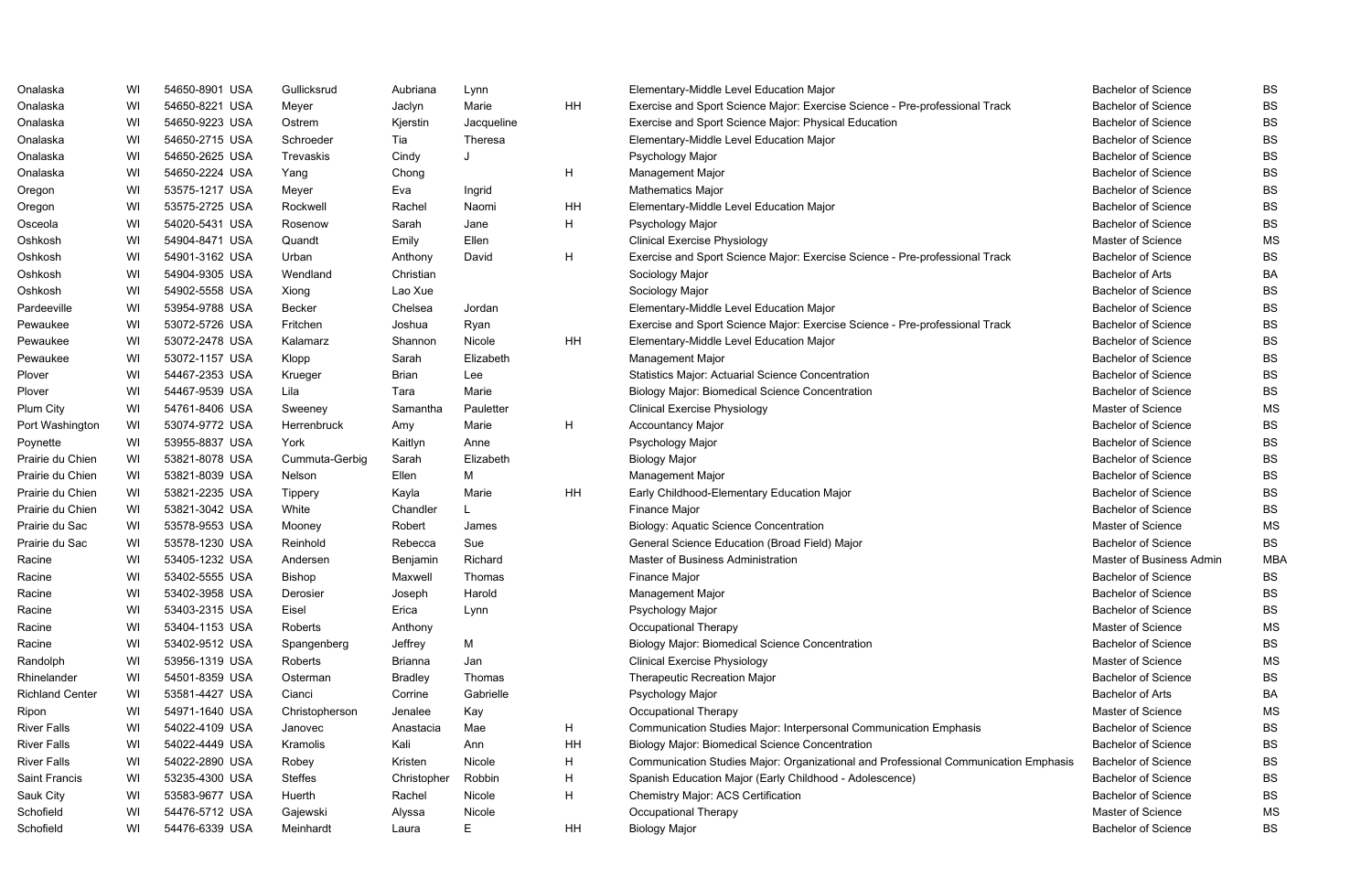| Sheboygan          | WI | 53081-5083 USA      | Gorter        | Angela        | Joy                  | H  | Exercise and Sport Science Major: Physical Education               | <b>Bachelor of Science</b> | BS          |
|--------------------|----|---------------------|---------------|---------------|----------------------|----|--------------------------------------------------------------------|----------------------------|-------------|
| Sheboygan          | WI | 53081-6325 USA      | Wilke         | Joseph        | Nathaniel            | HH | Exercise and Sport Science Major: Physical Education               | <b>Bachelor of Science</b> | <b>BS</b>   |
| Sherwood           | WI | 54169-9791 USA      | Dolgner       | Derek         | Clayton              |    | Exercise and Sport Science Major: Exercise Science - Fitness Track | <b>Bachelor of Science</b> | <b>BS</b>   |
| Sister Bay         | WI | 54234-9685 USA      | Wilson        | Karin         | Marie                |    | Occupational Therapy                                               | Master of Science          | <b>MS</b>   |
| Slinger            | WI | 53086-9367 USA      | Wegner        | Lisa          |                      |    | Psychology Major                                                   | <b>Bachelor of Arts</b>    | BA          |
| Soldiers Grove     | WI | 54655-8089 USA      | Hartley       | Hillary       | Rose                 | H  | Elementary-Middle Level Education Major                            | <b>Bachelor of Science</b> | <b>BS</b>   |
| Sparta             | WI | 54656-1228 USA      | Obear         | Margaret      | Ruth                 |    | Geography Major                                                    | <b>Bachelor of Science</b> | <b>BS</b>   |
| Sparta             | WI | 54656-1746 USA      | Sullivan      | Brooklynn     | Elizabeth            |    | Psychology Major                                                   | <b>Bachelor of Science</b> | <b>BS</b>   |
| Spooner            | WI | 54801-8635 USA      | Nowak         | Katie         | Lynn                 |    | <b>Marketing Major</b>                                             | <b>Bachelor of Science</b> | <b>BS</b>   |
| Stetsonville       | WI | 54480-9599 USA      | Schreiner     | Jacob         | William              | H  | Social Studies Education Major (Broad Field Option B)              | <b>Bachelor of Science</b> | <b>BS</b>   |
| Stoddard           | WI | 54658-9735 USA      | <b>Barnes</b> | Ryan          | Andrew               |    | <b>Marketing Major</b>                                             | <b>Bachelor of Science</b> | <b>BS</b>   |
| Stoddard           | WI | 54658-8911 USA      | Miller        | Amanda        | Rae                  |    | <b>Community Health Education Major</b>                            | <b>Bachelor of Science</b> | <b>BS</b>   |
| Sturtevant         | WI | 53177-2942 USA      | Grasso        | Kayla         | Marie                |    | Marketing Major                                                    | <b>Bachelor of Science</b> | <b>BS</b>   |
| Suamico            | WI | 54313-7767 USA      | Christens     | Emily         | Rose                 |    | Finance Major                                                      | <b>Bachelor of Science</b> | <b>BS</b>   |
| Sun Prairie        | WI | 53590-3806 USA      | Caravello     | Taylor        | Lee                  |    | Sociology Major                                                    | <b>Bachelor of Science</b> | <b>BS</b>   |
| Sun Prairie        | WI | 53590-8916 USA      | Dvorak        | <b>Bailey</b> |                      |    | <b>Public Administration Major</b>                                 | <b>Bachelor of Science</b> | <b>BS</b>   |
| Sun Prairie        | WI | 53590-1261 USA      | Fitzpatrick   | Alisen        | Shae                 |    | <b>Medical Dosimetry</b>                                           | Master of Science          | <b>MS</b>   |
| Sun Prairie        | WI | 53590-8820 USA      | Grimsled      | April         |                      |    | <b>Biology: Clinical Microbiology Concentration</b>                | Master of Science          | <b>MS</b>   |
| Sun Prairie        | WI | 53590-9754 USA      | Jaramillo     | Adrian        | August               |    | <b>Accountancy Major</b>                                           | <b>Bachelor of Science</b> | <b>BS</b>   |
| Sun Prairie        | WI | 53590-4669 USA      | Koelsch       | Halley        | Danielle             |    | Professional Development                                           | Master of Educ - Prof Dev  | <b>MEPD</b> |
| Sun Prairie        | WI | 53590-9116 USA      | Lenz          | Taylor        | Marie                |    | Sociology Major                                                    | <b>Bachelor of Arts</b>    | BA          |
| Sun Prairie        | WI | 53590-2124 USA      | Ludy          | Taylor        | Wayne                |    | <b>Marketing Major</b>                                             | Bachelor of Science        | <b>BS</b>   |
| Sun Prairie        | WI | 53590-8905 USA      | Mcconachie    | Jessica       | Kay                  | H  | Sociology Major                                                    | <b>Bachelor of Arts</b>    | BA          |
| Sun Prairie        | WI | 53590-1457 USA      | Rhode         | Nicholas      | Randall              |    | <b>Accountancy Major</b>                                           | <b>Bachelor of Science</b> | <b>BS</b>   |
| Sun Prairie        | WI | 53590-3524 USA      | Sims          | Thomas        |                      |    | Master of Business Administration                                  | Master of Business Admin   | <b>MBA</b>  |
| Superior           | WI | 54880-5021 USA      | Ender         | Tessa         | Erinne               |    | Social Studies Education Major (Broad Field Option B)              | <b>Bachelor of Science</b> | <b>BS</b>   |
| Thiensville        | WI | 53092-1417 USA      | Hock          | Evan          | Dean                 |    | Computer Science Major                                             | <b>Bachelor of Science</b> | <b>BS</b>   |
| Thorp              | WI | 54771-7009 USA      | Frerichs      | Carly         |                      | HH | English Major: Rhetoric and Writing Emphasis                       | <b>Bachelor of Arts</b>    | BA          |
| Tomah              | WI | 54660-5251 USA      | Brookman      | Tiffany       | Lee                  | H  | School Health Education Major                                      | <b>Bachelor of Science</b> | <b>BS</b>   |
| Tomah              | WI | 54660-4387 USA      | Gasper        | Erika         | Kristine             |    | <b>German Studies Major</b>                                        | <b>Bachelor of Arts</b>    | BA          |
| Tomah              | WI | 54660-8042 USA      | Zuelke        | Logan         | Robert               |    | <b>Biology Major</b>                                               | <b>Bachelor of Science</b> | BS          |
| Tomahawk           | WI | 54487-9159 USA      | Schoone       | Rachel        | Jane                 |    | Biology Major: Cellular and Molecular Biology Concentration        | <b>Bachelor of Science</b> | <b>BS</b>   |
| Trempealeau        | WI | 54661-9117 USA      | Allen         | Haley         | <b>Eleanor Faith</b> |    | <b>Biochemistry Major</b>                                          | <b>Bachelor of Science</b> | <b>BS</b>   |
| Trempealeau        | WI | 54661-9125 USA      | Fenske        | Kelsey        | Marie                |    | Occupational Therapy                                               | Master of Science          | MS          |
| Trempealeau        | WI | 54661-9254 USA      | Hestekin      | Lindsay       | Anne                 |    | <b>Professional Development</b>                                    | Master of Educ - Prof Dev  | <b>MEPD</b> |
| Trempealeau        | WI | 54661-9324 USA      | McCutchen     | Amy           | Marie                |    | Professional Development                                           | Master of Educ - Prof Dev  | <b>MEPD</b> |
| Trempealeau        | WI | 54661<br><b>USA</b> | McCutchen     | Jared         |                      |    | <b>Professional Development</b>                                    | Master of Educ - Prof Dev  | <b>MEPD</b> |
| <b>Twin Lakes</b>  | WI | 53181-9349 USA      | Tice          | <b>Braden</b> | Paul                 |    | Exercise and Sport Science Major: Physical Education               | <b>Bachelor of Science</b> | <b>BS</b>   |
| <b>Two Rivers</b>  | WI | 54241-2138 USA      | Tomaszewski   | Samantha      | Florence             | HH | Therapeutic Recreation Major                                       | <b>Bachelor of Science</b> | <b>BS</b>   |
| <b>Union Grove</b> | WI | 53182-9666 USA      | Boldt         | Seth          | R                    |    | Finance Major                                                      | <b>Bachelor of Science</b> | <b>BS</b>   |
| Verona             | WI | 53593-8663 USA      | Graf          | Andrew        | Allen                |    | Exercise and Sport Science Major: Sport Management                 | <b>Bachelor of Science</b> | <b>BS</b>   |
| Verona             | WI | 53593-2250 USA      | Martell       | Molly         | Lisbeth              | H  | Elementary-Middle Level Education Major                            | <b>Bachelor of Science</b> | <b>BS</b>   |
| Verona             | WI | 53593-8344 USA      | Saley         | Jacquelyn     | Elizabeth            | H  | <b>Community Health Education Major</b>                            | <b>Bachelor of Science</b> | <b>BS</b>   |
| Viroqua            | WI | 54665-1647 USA      | Danahy        | Megan         | K.                   | H  | Art Education Major                                                | <b>Bachelor of Science</b> | <b>BS</b>   |
| Viroqua            | WI | 54665-1701 USA      | Neumann       | Troy          | Lee                  |    | Communication Studies Major: Broadcast and Digital Media Emphasis  | Bachelor of Arts           | BA          |

| <b>Bachelor of Science</b> | BS          |
|----------------------------|-------------|
| <b>Bachelor of Science</b> | BS          |
| <b>Bachelor of Science</b> | BS          |
| <b>Master of Science</b>   | ΜS          |
| <b>Bachelor of Arts</b>    | ВA          |
| <b>Bachelor of Science</b> | BS          |
| <b>Bachelor of Science</b> | BS          |
| <b>Bachelor of Science</b> | BS          |
| <b>Bachelor of Science</b> | BS          |
| <b>Bachelor of Science</b> | <b>BS</b>   |
| <b>Bachelor of Science</b> | <b>BS</b>   |
| <b>Bachelor of Science</b> | BS          |
| <b>Bachelor of Science</b> | BS          |
| <b>Bachelor of Science</b> | <b>BS</b>   |
| <b>Bachelor of Science</b> | BS          |
| <b>Bachelor of Science</b> | BS          |
| Master of Science          | ΜS          |
| <b>Master of Science</b>   | ΜS          |
| Bachelor of Science        | BS          |
| Master of Educ - Prof Dev  | <b>MEPD</b> |
| Bachelor of Arts           | ВA          |
| <b>Bachelor of Science</b> | BS          |
| <b>Bachelor of Arts</b>    | ВA          |
| <b>Bachelor of Science</b> | BS          |
| Master of Business Admin   | MBA         |
| <b>Bachelor of Science</b> | BS          |
| <b>Bachelor of Science</b> | BS          |
| <b>Bachelor of Arts</b>    | ВA          |
| Bachelor of Science        | BS          |
| <b>Bachelor of Arts</b>    | BA          |
| <b>Bachelor of Science</b> | BS          |
| Bachelor of Science        | BS          |
| Bachelor of Science        | BS          |
| Master of Science          | ΜS          |
| Master of Educ - Prof Dev  | MEPD        |
| Master of Educ - Prof Dev  | MEPD        |
| Master of Educ - Prof Dev  | <b>MEPD</b> |
| <b>Bachelor of Science</b> | BS          |
| Bachelor of Science        | BS          |
| <b>Bachelor of Science</b> | BS          |
| Bachelor of Science        | BS          |
| <b>Bachelor of Science</b> | BS          |
| Bachelor of Science        | BS          |
| <b>Bachelor of Science</b> | BS          |
| <b>Bachelor of Arts</b>    | ВA          |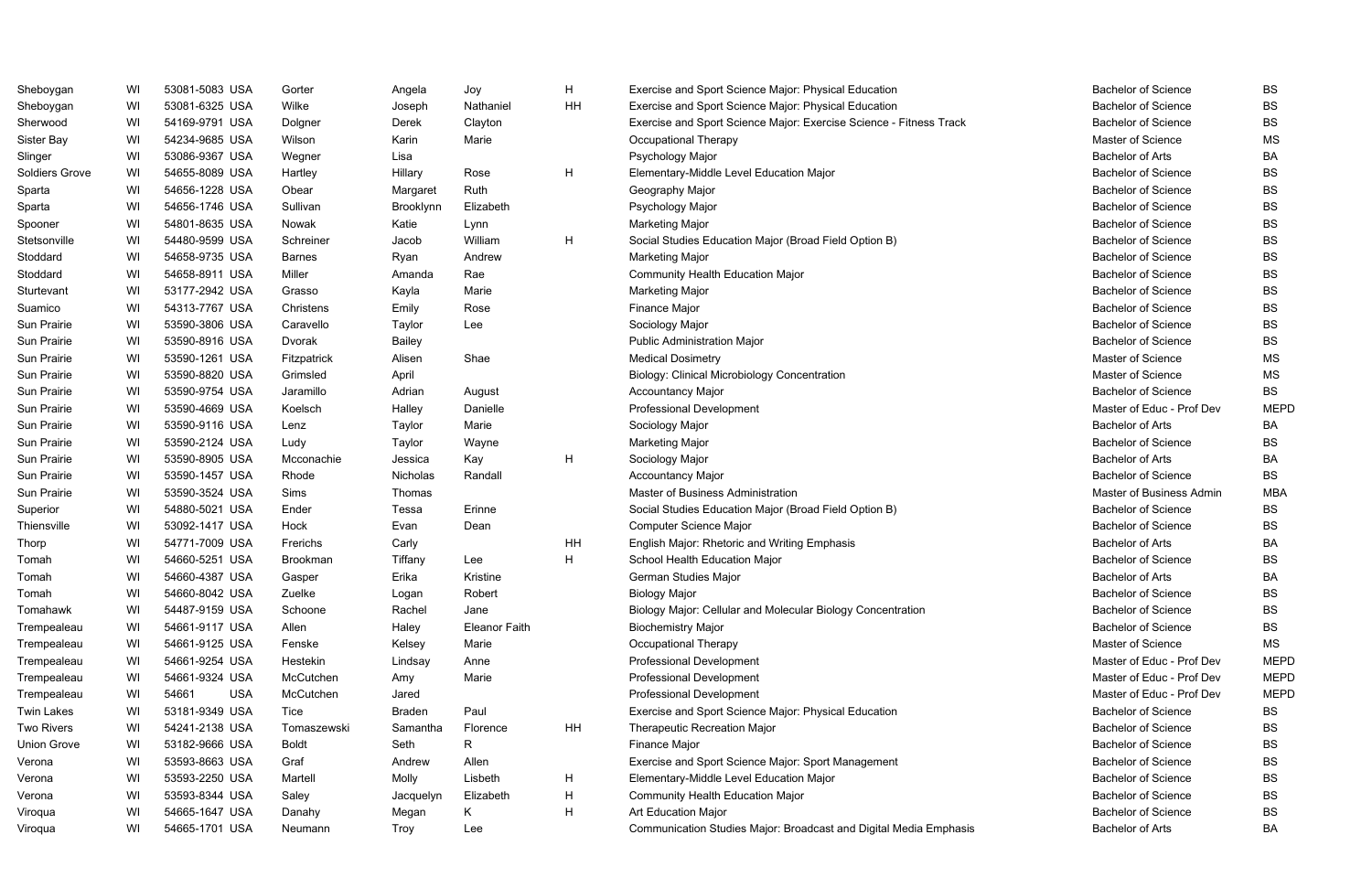| Viroqua           | WI | 54665-1449 USA | Schott       | Stephanie      | Michelle     | HH | Elementary-Middle Level Education Major                                             | <b>Bachelor of Science</b> | <b>BS</b>  |
|-------------------|----|----------------|--------------|----------------|--------------|----|-------------------------------------------------------------------------------------|----------------------------|------------|
| Viroqua           | WI | 54665-1517 USA | Whitty       | Jennifer       |              |    | <b>Community Health Education: Public Health</b>                                    | Master of Public Health    | <b>MPH</b> |
| Waterford         | WI | 53185-2938 USA | Moneta       | Megan          | <b>Bride</b> | H  | Psychology Major                                                                    | <b>Bachelor of Arts</b>    | BA         |
| Watertown         | WI | 53094-6054 USA | Whelan       | Madalyn        | Rose         |    | Psychology Major                                                                    | <b>Bachelor of Science</b> | <b>BS</b>  |
| Waukesha          | WI | 53188-1345 USA | Brenny       | Peter          | John         |    | <b>Management Major</b>                                                             | <b>Bachelor of Science</b> | <b>BS</b>  |
| Waukesha          | WI | 53188-2680 USA | Desai        | Harshita       | Ashok        |    | Psychology Major                                                                    | <b>Bachelor of Science</b> | <b>BS</b>  |
| Waukesha          | WI | 53188-4400 USA | Grall        | Danielle       | Anne         |    | Occupational Therapy                                                                | Master of Science          | <b>MS</b>  |
| Waukesha          | WI | 53188-4449 USA | Janny        | Andrew         | Alan         |    | Finance Major: Risk, Insurance and Financial Planning Concentration                 | <b>Bachelor of Science</b> | <b>BS</b>  |
| Waukesha          | WI | 53189-6906 USA | Koshak       | Nicholas       | William      |    | <b>Management Major</b>                                                             | <b>Bachelor of Science</b> | <b>BS</b>  |
| Waukesha          | WI | 53186-6626 USA | Milbrath     | Emily          | Ellen        |    | Communication Studies Major: Organizational and Professional Communication Emphasis | <b>Bachelor of Science</b> | <b>BS</b>  |
| Waukesha          | WI | 53189-7720 USA | Ouellette    | Russell        | Alexander    |    | <b>Biochemistry Major</b>                                                           | <b>Bachelor of Science</b> | <b>BS</b>  |
| Waukesha          | WI | 53189-7720 USA | Ouellette    | Russell        | Alexander    |    | Psychology Minor                                                                    | <b>Bachelor of Science</b> | <b>BS</b>  |
| Waukesha          | WI | 53189-7720 USA | Ouellette    | Russell        | Alexander    |    | Biology Major: Cellular and Molecular Biology Concentration                         | <b>Bachelor of Science</b> | <b>BS</b>  |
| Waukesha          | WI | 53189-6044 USA | St. Antoine  | Carly          | Elizabeth    | HH | Exercise and Sport Science Major: Exercise Science - Pre-professional Track         | <b>Bachelor of Science</b> | <b>BS</b>  |
| Waunakee          | W  | 53597-9698 USA | Licht        | Joshua         | Michael      |    | Exercise and Sport Science Major: Exercise Science - Pre-professional Track         | <b>Bachelor of Science</b> | <b>BS</b>  |
| Waunakee          | WI | 53597-2339 USA | Odden        | Sarah          | Marie        | H  | <b>International Business Major</b>                                                 | <b>Bachelor of Science</b> | <b>BS</b>  |
| Waupaca           | WI | 54981-8131 USA | Dembrowski   | Henry          | A            |    | Exercise and Sport Science Major: Exercise Science - Fitness Track                  | <b>Bachelor of Science</b> | <b>BS</b>  |
| Waupaca           | WI | 54981-9131 USA | Lane         | Maxwell        | Spencer      | H  | Exercise and Sport Science Major: Exercise Science - Pre-professional Track         | <b>Bachelor of Science</b> | <b>BS</b>  |
| Waupaca           | WI | 54981-8375 USA | Thompson     | Lowell         | Wayne        | HH | Psychology Major                                                                    | <b>Bachelor of Arts</b>    | <b>BA</b>  |
| Waupaca           | WI | 54981-8522 USA | Webb         | Marisa         | Marie        | H  | Sociology Major                                                                     | <b>Bachelor of Arts</b>    | <b>BA</b>  |
| Wausau            | WI | 54403-9155 USA | <b>Buss</b>  | Mellissa       |              |    | Art Major                                                                           | <b>Bachelor of Arts</b>    | BA         |
| Wausau            | WI | 54403-6532 USA | Johnson      | Nicole         | Elizabeth    |    | International Business Major                                                        | <b>Bachelor of Science</b> | <b>BS</b>  |
| Wausau            | WI | 54403-9326 USA | Moede        | Marlaine       | Monique      | H  | <b>Biology Major: Biomedical Science Concentration</b>                              | <b>Bachelor of Science</b> | <b>BS</b>  |
| Wauwatosa         | WI | 53213-2149 USA | Christman    | Tyler          | Patrick      | H  | <b>Physics Major</b>                                                                | <b>Bachelor of Science</b> | <b>BS</b>  |
| Wauwatosa         | WI | 53213-2020 USA | Hofschulte   | <b>Theresa</b> | Α            | HH | <b>Therapeutic Recreation Major</b>                                                 | <b>Bachelor of Science</b> | <b>BS</b>  |
| Wauwatosa         | WI | 53213-1234 USA | Reiland      | Fraizier       | Anthony      |    | <b>Physics Major</b>                                                                | <b>Bachelor of Science</b> | <b>BS</b>  |
| Wauwatosa         | WI | 53226-2823 USA | Wightman     | Joelle         | Lynn         |    | <b>Accountancy Major</b>                                                            | <b>Bachelor of Science</b> | <b>BS</b>  |
| <b>West Allis</b> | WI | 53214-4727 USA | <b>Bretl</b> | Victor         | Guy          | H  | <b>Biochemistry Major</b>                                                           | <b>Bachelor of Science</b> | <b>BS</b>  |
| <b>West Allis</b> | WI | 53219-2806 USA | <b>Nycz</b>  | Peter          | Frank        |    | Exercise and Sport Science Major: Physical Education                                | <b>Bachelor of Science</b> | <b>BS</b>  |
| <b>West Allis</b> | WI | 53214-3735 USA | Pless        | Michelle       | Elizabeth    |    | <b>Community Health Education Major</b>                                             | <b>Bachelor of Science</b> | <b>BS</b>  |
| <b>West Allis</b> | WI | 53227-3218 USA | Rutzinski    | Anthony        | Craig        |    | <b>Biology Major: Biomedical Science Concentration</b>                              | <b>Bachelor of Science</b> | <b>BS</b>  |
| <b>West Allis</b> | WI | 53214-3707 USA | Sydorenko    | Andriy         |              |    | <b>Accountancy Major</b>                                                            | <b>Bachelor of Science</b> | <b>BS</b>  |
| West Bend         | WI | 53090-7505 USA | Chesak       | Stacy          | Marie        | H  | Exercise and Sport Science Major: Exercise Science - Pre-professional Track         | <b>Bachelor of Science</b> | <b>BS</b>  |
| West Bend         | WI | 53090-8907 USA | Dougherty    | Connor         | James        |    | Exercise and Sport Science Major: Exercise Science - Pre-professional Track         | <b>Bachelor of Science</b> | <b>BS</b>  |
| West Milwaukee    | WI | 53214-5363 USA | Hankins      | Mary           | Colleen      |    | Elementary-Middle Level Education Major                                             | <b>Bachelor of Science</b> | <b>BS</b>  |
| West Salem        | WI | 54669-0091 USA | Bain         | Megan          | Maria        |    | Geography Major: Environmental Science Concentration                                | <b>Bachelor of Science</b> | <b>BS</b>  |
| West Salem        | WI | 54669-0091 USA | Bain         | Megan          | Maria        |    | Earth Science Minor                                                                 | <b>Bachelor of Science</b> | <b>BS</b>  |
| West Salem        | WI | 54669-9144 USA | Finucane     | Ely            | Patrick      |    | Exercise and Sport Science Major: Physical Education                                | <b>Bachelor of Science</b> | <b>BS</b>  |
| West Salem        | WI | 54669-9368 USA | Long         | Nicholas       | Eden         | H  | <b>Computer Science Major</b>                                                       | <b>Bachelor of Science</b> | <b>BS</b>  |
| West Salem        | WI | 54669-9239 USA | Olsen        | Sydney         | Faye         |    | Psychology Major                                                                    | Bachelor of Arts           | <b>BA</b>  |
| West Salem        | WI | 54669-9259 USA | Piper        | Leah           | Jo           | HH | Elementary-Middle Level Education Major                                             | <b>Bachelor of Science</b> | <b>BS</b>  |
| West Salem        | WI | 54669-1236 USA | Reichert     | Danielle       | Marie        |    | Occupational Therapy                                                                | Master of Science          | <b>MS</b>  |
| Westby            | WI | 54667-8293 USA | Sebion       | <b>Brett</b>   | Alan         |    | Finance Major                                                                       | <b>Bachelor of Science</b> | <b>BS</b>  |
| Westby            | WI | 54667-1202 USA | Stoltenow    | Anne           | Cathlyn      | H  | English Major: Literature Emphasis                                                  | Bachelor of Arts           | <b>BA</b>  |
| Weston            | WI | 54476-4406 USA | Houle        | Katie          | Sue          |    | <b>Therapeutic Recreation Major</b>                                                 | <b>Bachelor of Science</b> | <b>BS</b>  |